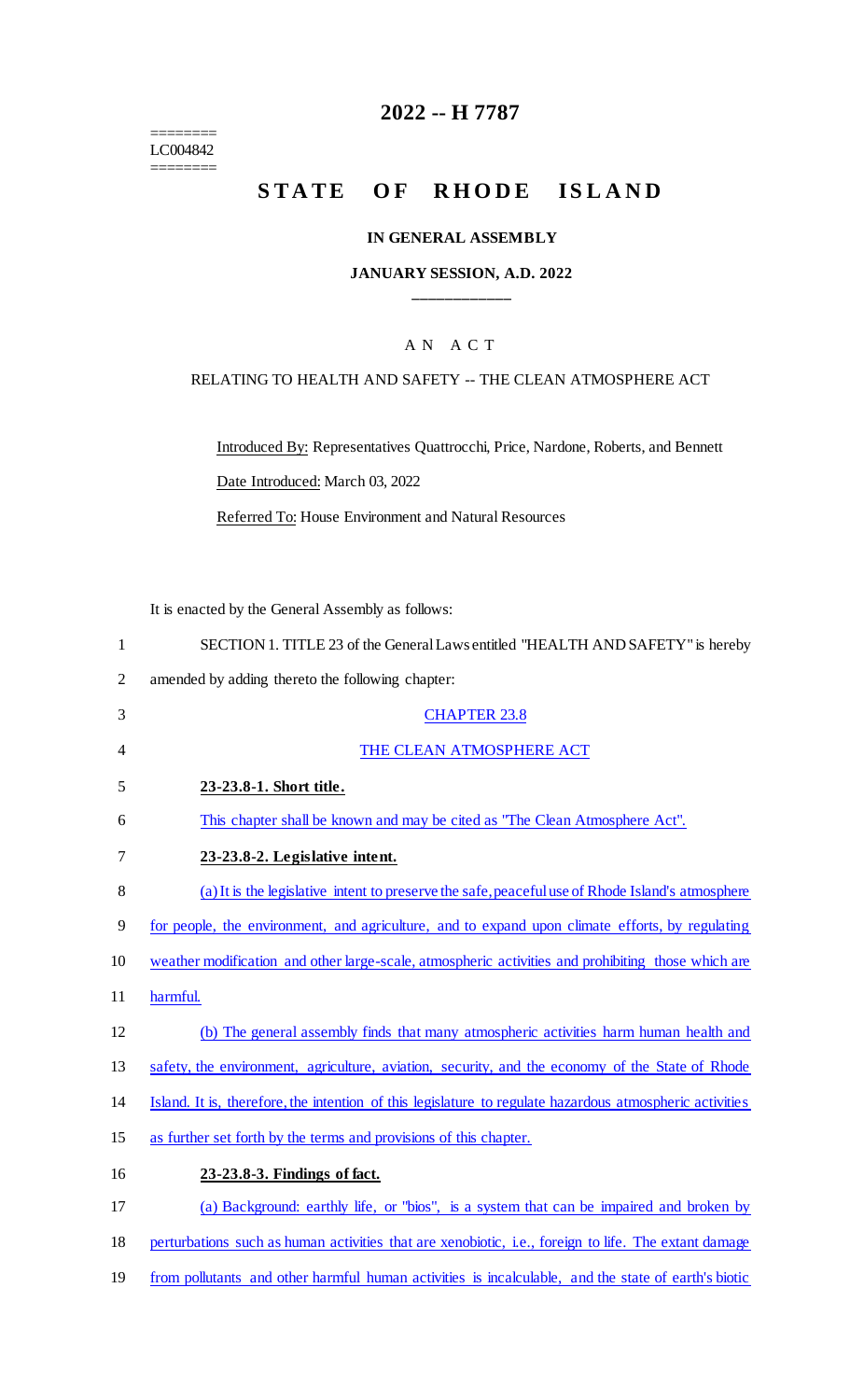system is widely reported as catastrophic and in urgent need of protective action.

 (b) Scope: Inclusive of solar radiation management (SRM), carbon dioxide removal (CDR), and other techniques, hazardous emissions activities are diverse, varying greatly in their characteristics and consequences. Included herein are anthropogenic atmospheric activities, and may involve ground-based, underwater, and atmosphere-based activities, including, without limitation, aerosol injection, cloud-seeding and other deployments by facilities such as aircraft, rockets, unmanned aerial vehicles (UAVs) and drones of all sizes down to large pico balloons, wireless infrastructures, ships and submarines. (c) Scope of regulatory authority: All atmospheric activities require state licensing. 10 (d) SRM activities include, without limitation, aerosol injection such as: (1) Solar shields or atmospheric sunscreens where reflective materials are injected into the stratosphere with the intention of increasing albedo. These include, without limitation, sulfur 13 dioxide (SO2), sulfuric acid (H2SO4) and aluminum oxide (Al2O3); (i) SO2 and H2SO4: Sulphate releases produce toxic sulfate clouds. According to the journal *Geophysical Research Letters*, SO2 injected into the atmosphere slowly converts to H2SO4 to produce the adverse effects of ozone layer reduction and radiative forcing or heating of the lower stratosphere through reflection and absorption of terrestrial heat. The U.S. Clean Air Act (42 U.S.C. § 7401 et seq. (1970)) is focused on reducing SO2 and H2SO4, the primary components of 19 acid rain. According to the U.S. Environmental Protection Agency (EPA), SO2 penetrates deeply into sensitive parts of the lungs, causing susceptibility to pathogens, and harms the environment. (ii) Al2O3: According to the U.S. National Institutes of Health (NIH), Al2O3 causes respiratory tract, eye, and skin irritation as well as organ damage and bone abnormalities, particularly with repeated or prolonged exposure; and it may be neurotoxic if absorbed into the 24 brain. The U.S. Emergency Planning and Community Right-to-Know Act (EPCRA) § 313 requires 25 anyone manufacturing, processing, or using Al2O3 to report this activity to EPA. Any aircraft 26 containing a hazardous substance is considered by the U.S. Comprehensive Environmental Response, Compensation, and Liability Act (CERCLA) § 103, and by EPCRA § 304, a "facility" required to report any release into the environment. Whether users deploying substances into the 29 atmosphere do presently comply is unlikely. Typically, stratospheric releases of sulfuric and aluminum oxide particulates fall into the troposphere, blocking sunlight from reaching earth's surface, after which they rain down as acidic pollution, harming terrestrial and aquatic life. Acidic precipitation further mobilizes aluminum from both natural sources and direct, anthropogenic atmospheric releases and industrial processes. Acidification mobilizes aluminum from land into aquatic environments and into human and animal brain tissues. Acid rain dissolves and washes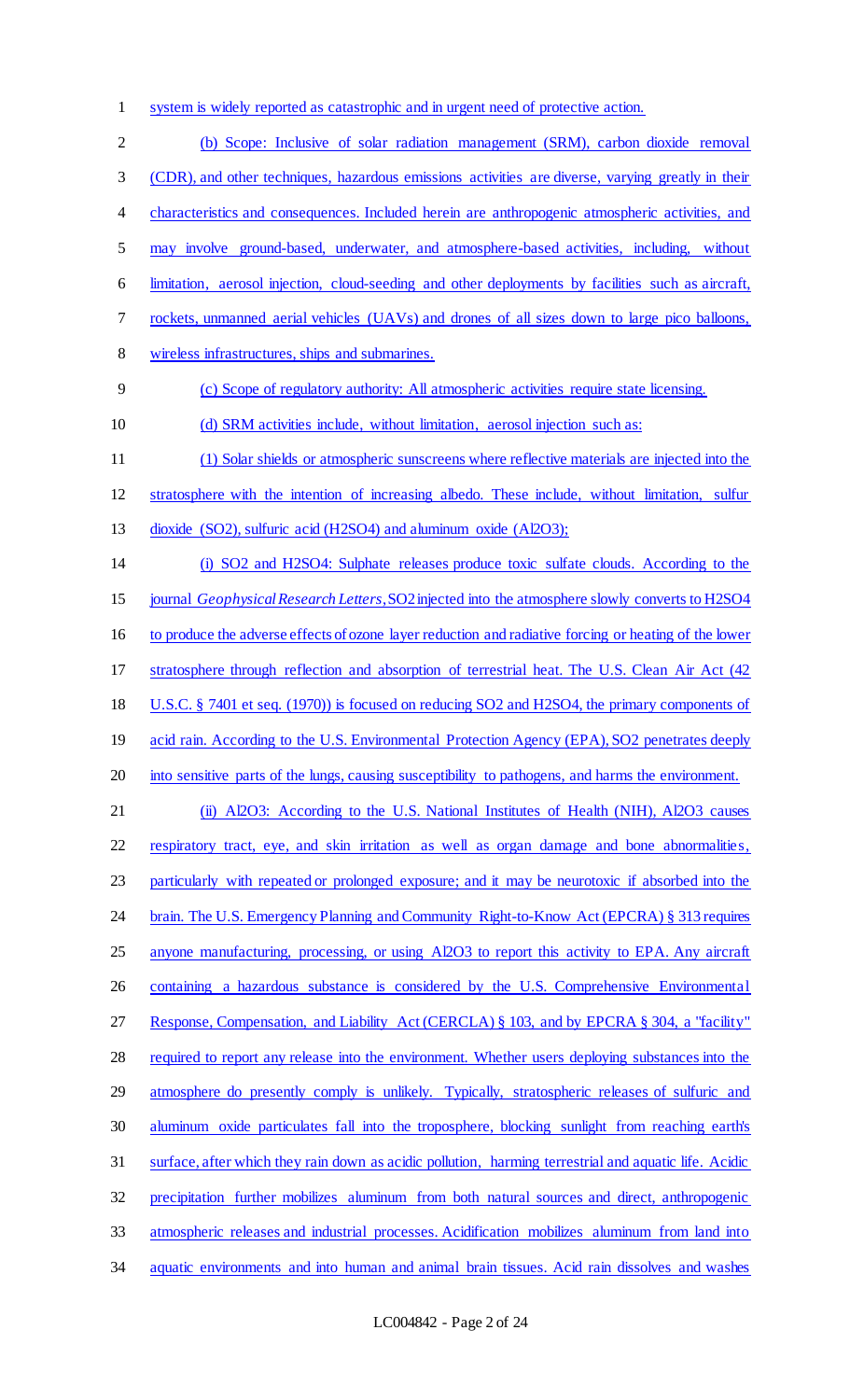away the soil's nutrients and minerals, which help plants grow. It reduces photosynthesis by removing the waxy cover on leaves and ultimately kills the aquatic life upon which human life depends. (2) Carbon black or black carbon releases: Deliberate, atmospheric releases of soot are used to produce artificial weather events, increasing albedo and reflecting sunlight; in particular, aerosolized coal combustion fly ash liberates dispersed aluminum, which, when absorbed into human and other bodies, is a primary factor in the pronounced increase in neurological diseases and the widespread debilitation of earth's biota; (3) Rocket emissions: Entirely unregulated, these include, without limitation, black carbon soot and alumina particles in addition to carbon monoxide (CO), chlorine, sulfuric compounds, methane, and water vapor, a "greenhouse gas" blocking sunlight and reflecting terrestrial heat; (4) Cloud brightening: Sodium chloride (NaCl) or sea salt, seawater, nitric acid (HNO3), and other materials injected into clouds make the clouds more reflective, after which the salt and other materials rain out over land areas and freshwater supplies – reinforcing the need for the 2021 expansion of states' rights under the U.S. Clean Water Act. (5) Salt flare rockets: Fired into clouds, salt flare rockets trigger rain downpours containing salt, that contaminates freshwater supplies, desiccates surfaces, and makes the atmosphere and exposed biota, including humans, more conductive; (6) Cloud-seeding releases of Silver Iodide (AgI) and/or solid dry ice, which is carbon 20 dioxide (CO2), the latter increasing carbon levels that state policies rather intend to decrease; (7) Cloud-cover production: Aerial releases of water vapor, a "greenhouse gas", result in manmade cloud cover, trapping terrestrial heat; (8) Reflective space mesh mirrors: Wire-mesh mirrors deployed in space reduce the 24 amount of direct sunlight reaching earth's surface over small or large areas, depending on their size; (9) Space sunshades or sunshields: Huge, parasol-like devices reduce the amount of direct 26 sunlight reaching earth's surface; (10) Planetary sunshades: These largest of SRM operations use particulates to cover, over 28 time, the whole earth, substantially stripping the ozone layer and reducing the amount of direct sunlight reaching earth's surface; (11) Artificial ionosphere: A sustained, high-density plasma cloud produced in earth's upper atmosphere; (12) Large helium balloons releasing atmospheric contaminants such as SO2; and (13) Lithium releases. (e) CDR, involving the sequestration, capture, and removal of carbon dioxide (CO2);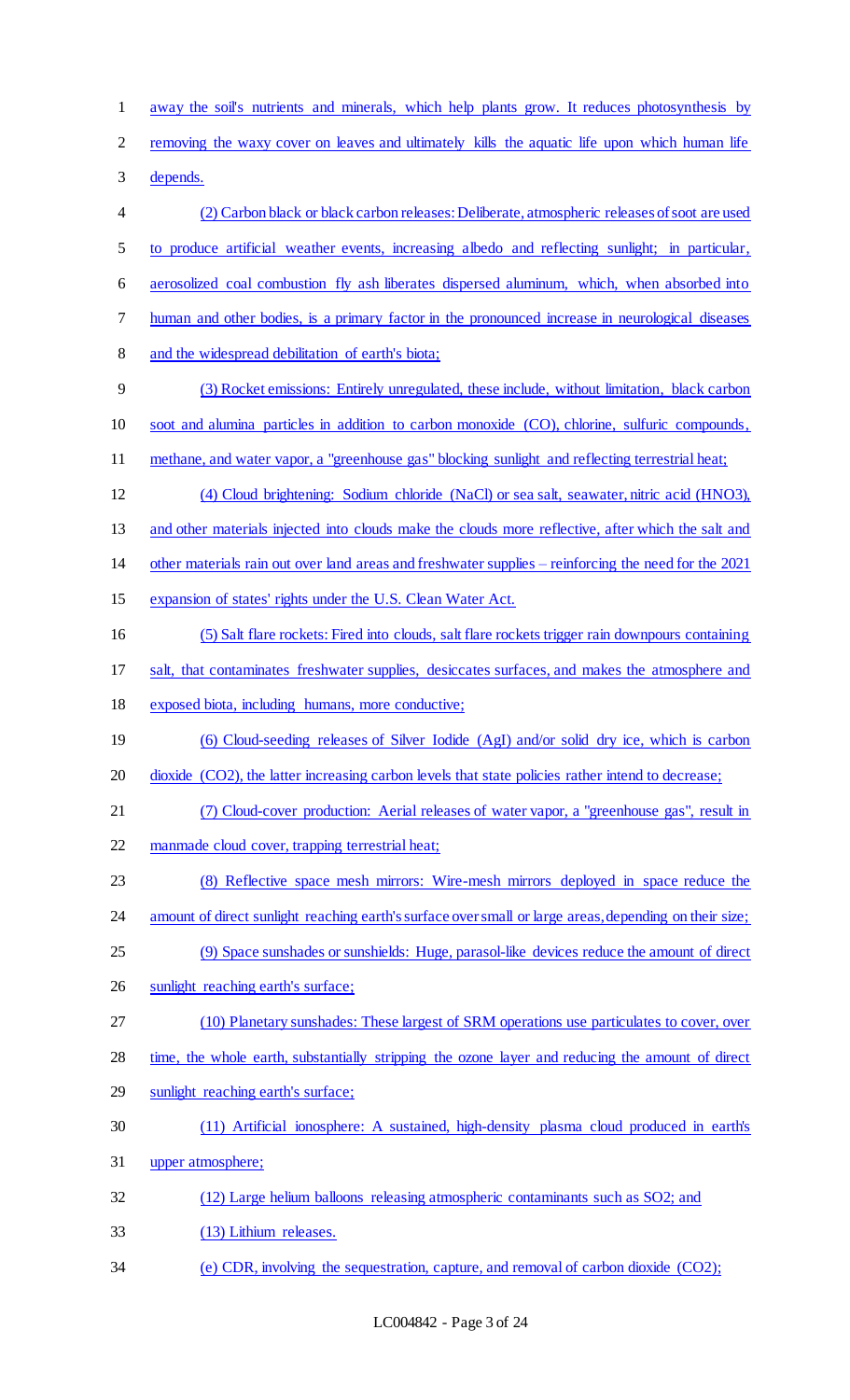| $\mathbf{1}$ | (1) Land-based and ocean-based carbon sequestration, also called CO2 geo-sequestration;                  |
|--------------|----------------------------------------------------------------------------------------------------------|
| $\mathbf{2}$ | (2) Carbon capture or removal, involving the capture of what is considered "waste" CO2                   |
| 3            | and its deposit at storage sites, in order to allow the oil industry to continue burning fossil fuels;   |
| 4            | (3) Biochar, requiring burning huge amounts of biomass such as trees, crops, and solid                   |
| 5            | waste;                                                                                                   |
| 6            | (4) Ocean fertilization (OF) by dumping iron filings, lime, and urea so as to sequester CO2,             |
| 7            | producing detrimental artificial algae blooms and reducing oxygen and needed nutrients; and              |
| 8            | (5) Genetically modified CO2-eating, plastic trees;                                                      |
| 9            | (f) Additional atmospheric activities requiring state licensing include, without limitation:             |
| 10           | (1) Ocean-cooling pipes, which would rather exacerbate oceanic warming;                                  |
| 11           | (2) Re-icing and/or cooling the Arctic and other areas through artificial means;                         |
| 12           | (3) Ground-based cloud-nucleating generators;                                                            |
| 13           | (4) Weather modification involving the release of sea salt, silver iodide, barium, and other             |
| 14           | substances to enhance precipitation (rain or snow) in one area while reducing precipitation              |
| 15           | elsewhere;                                                                                               |
| 16           | (5) Flame-throwing fire drones purposed to cause terrestrial fires, and certain other                    |
| 17           | controlled-burn methods;                                                                                 |
| 18           | (6) Glacier-reflecting blanket deployment, with vast polar areas to be covered with soot;                |
| 19           | (7) Nitrogen removal and sequestration;                                                                  |
| 20           | (8) Evaporation alteration, by spreading various kinds of film upon large bodies of water;               |
| 21           | (9) Water vapor generation using nuclear fission or fusion, contaminating water sources;                 |
| 22           | (10) Chaff releases, which involve the dispersal of bundles of millions of aluminum-coated               |
| 23           | glass fibers, often in lengths 1.5 centimeters (cm), 2.5cm, and 5cm, or nano-chaff that spread over      |
| 24           | hundreds of miles, remain in the air for up to a day, or for years, and then fall and break apart; while |
| 25           | purposed to confuse foreign radars and satellite vision, chaff can causes power outages and interfere    |
| 26           | with air-traffic control, weather forecasting and climate research;                                      |
| 27           | (11) Deployment of radiofrequency/microwave (RF/MW) radiation, and low-frequency                         |
| 28           | electric or magnetic fields, other than those needed for safety and aviation communication by            |
| 29           | infrastructures, individual and high-densification antennas at terrestrial surface and at higher         |
| 30           | altitudes from satellites, and by other means or at other altitudes; and                                 |
| 31           | (12) Intense mechanical vibration or noise other than from a facility's propulsion; and other            |
| 32           | physical agents, such as intentional changes to ambient temperature or barometric pressure, or           |
| 33           | excessive light at night, for any purpose, or inadvertently from other activities.                       |
| 34           | (g) Aircraft atmospheric activities include those carried out from or by any type of manned              |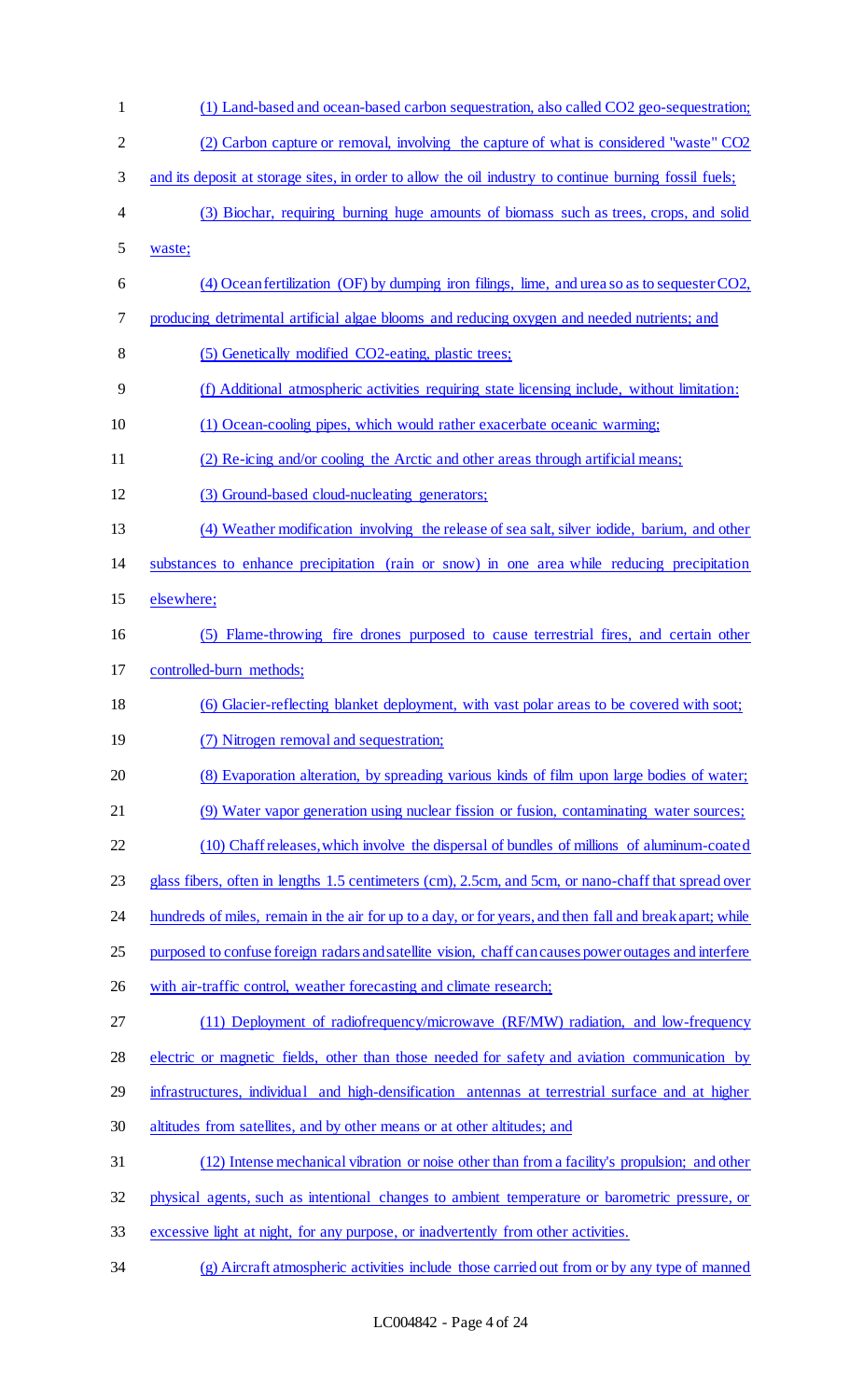or unmanned aerial vehicle (the latter "UAV"), rocket, drone, balloon, or other facility, which 2 involve the release or deployment of any nuclear radiation; any biologic or trans-biologic agent; any chemical substance or mixture including any chemical substance added to the aircraft's fuel 4 emissions; cloud seeding; any electromagnetic radiation deployment other than radar or radio communications necessary for the aircraft's safety; or any other harmful physical agent, shall be subject to regulation including the licensing process, pursuant to this chapter. (h) Consequences: Documented problems arising from hazardous atmospheric activities include: (1) Contamination of air, water, and soil, as particulates fall to earth's surface; and other contaminants, including liquids, vapors and physical agents, impact the surface at or below ground 11 or sea level; (2) Degradation of human, animal, insect, and plant health and productivity, with early death, when people and other living organisms are exposed to released particulates, vapors and other types of contaminants, often in violation of the U.S. National Environmental Policy Act of 1970 (NEPA); (3) The acceleration of biodiversity and species losses, especially the loss of endangered and threatened species as identified under the U.S. Endangered Species Act of 1973 (ESA), each of which species has intrinsic as well as human-resource and resiliency value, and each of which 19 cannot bear, per ESA, further habitat modification or degradation; (4) Extreme weather, with unprecedented temperatures, fires, floods, wind speeds, electrical storms, hurricanes and tornados, resulting in large-scale loss of life, damaged structures and infrastructures; and severe reduction in state, regional, and global food production; with a potential to breach state and national security; (5) Changes in micro-climates, local weather, and large-scale climate areas within shorter 25 time periods, with increased and cascading climate effects and political ramifications; (6) Global dimming, which decreases vitamin D (calciferol) in humans and animals, causing malabsorption of calcium, magnesium and phosphate, with the increase of infections and other diseases; and in plants, photosynthesis reduction, with losses in agricultural productivity; (7) Less direct sunlight reaching earth's surface, with fewer winter freezes and higher humidity, resulting in increased molds, mildews, fungi, and other pathogens and pests that develop from such conditions – with human, animal and plant diseases resulting therefrom; (8) Increases in acid rain loads from the airborne injection or releases of sulfur and aluminum oxides, with human, animal, pollinating insect, plant, and water-resource degradation; (9) Changes in distribution patterns and chemical contents of rainfall, resulting in floods,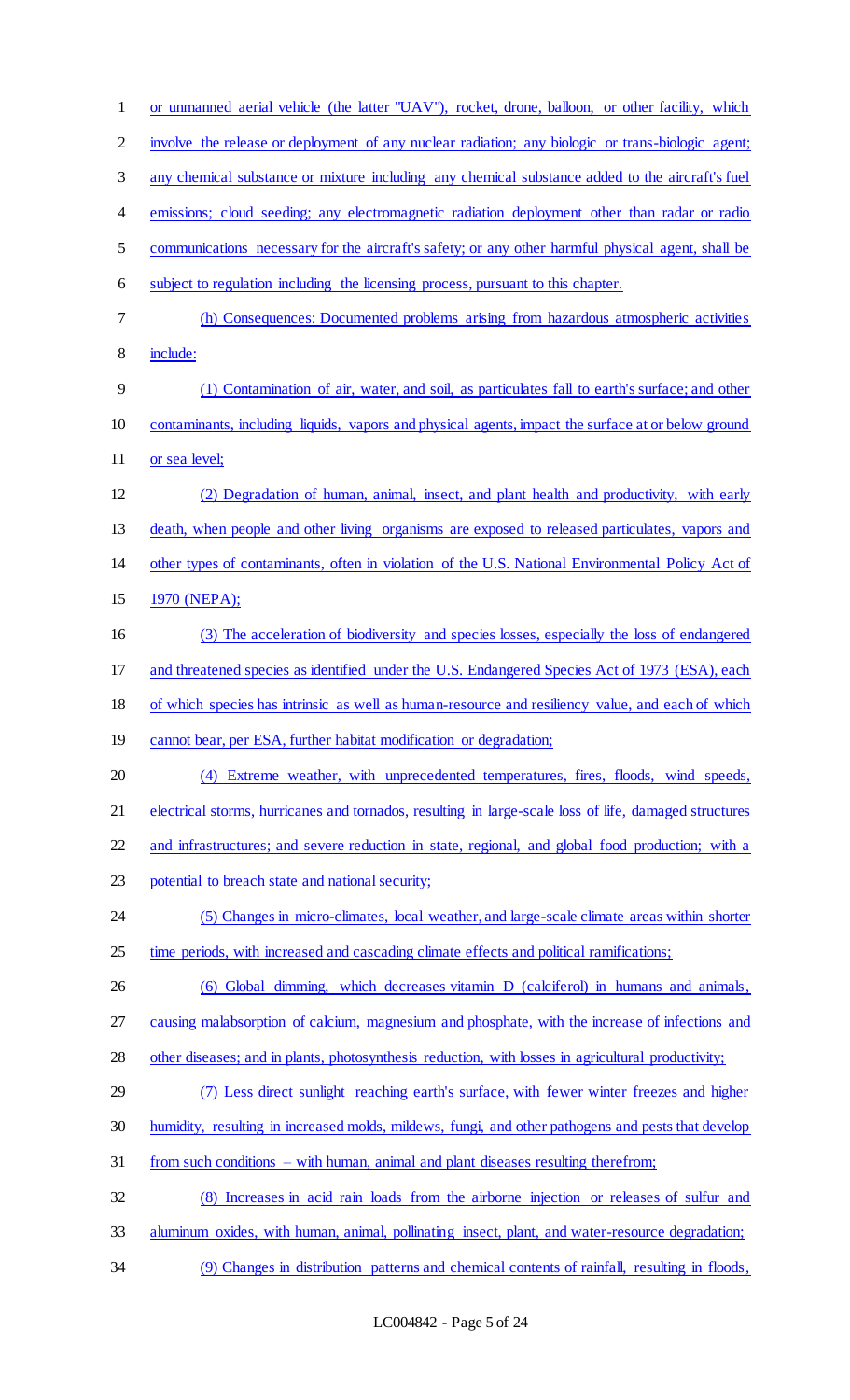droughts, and the potential for international political conflicts; (10) Algal blooms, with impacts upon human health, aquatic systems, and economies; (11) The near-impossibility of restoring devalued natural resources, with the undermining 4 and waste of state-funded conservation programs; (12) The potential, through radiative forcing, to reflect too much heat back to earth, or to produce excessive cold by reflecting too much cosmic energy away from earth, and to bring about feedback loops by one or the other; (13) Increased ultraviolet (UV) radiation (including UVA, UVB, and UVC) at earth's surface: UV is strongly absorbed by organic materials such as living tissues, with UVC's high energy and small wavelength particularly capable of destroying DNA and reproduction; (14) Increased combustibility of earth's terrestrial surfaces, by means of fallen particulates, 12 some pyrophoric and/or desiccating, with increased fire incidence; (15) Significant increases in ambient mechanical vibration and noise pollution, leading to, without limitation, increased incidence of nervous system and cardiac irregularities; (16) Increased metals content in surface-dwelling and aquatic organisms, producing heightened bodily electrical conductivity and radiation absorption, with more susceptibilities and damages; particularly where atmospheric electrical charges are naturally or otherwise intensified; (17) Extreme harm to vulnerable human subpopulations and the more vulnerable species; 19 (18) Significant changes to earth's atmosphere's electric, magnetic, and electromagnetic properties through the induction of high-intensity, decimeter, centimeter, and millimeter wave microwave radiation from increasingly densified wireless facilities, terrestrial and atmospheric, resulting in extreme and less predictable weather, the desiccation of humans, animals, insects and plants; blood-cell clumping (Rouleaux formation), blood-clotting increase, and blood-oxygen 24 deprivation in humans and animals; diabetes and asthma increase in humans and animals; and the 25 reduction and ultimate eradication of animal and insect populations, particularly pollinators 26 dependent for navigation upon geomagnetism; (19) Visibility impairment and clutter, reducing aviation safety and accelerating collision 28 rates with satellites, balloons and nearly one million "space-junk" or "space-debris" particles; (20) RF/MW interference from the exponentially increasing number of microwave- irradiating satellites with altimeters, global positioning system (GPS) and other international position systems' signals, relied upon by the aviation industry in traffic separation, aircraft navigation and instrument approaches for landing aircraft; and relied upon by militaries for national security; with the need for more frequent replacement of equipment, potentially costing the public billions of dollars;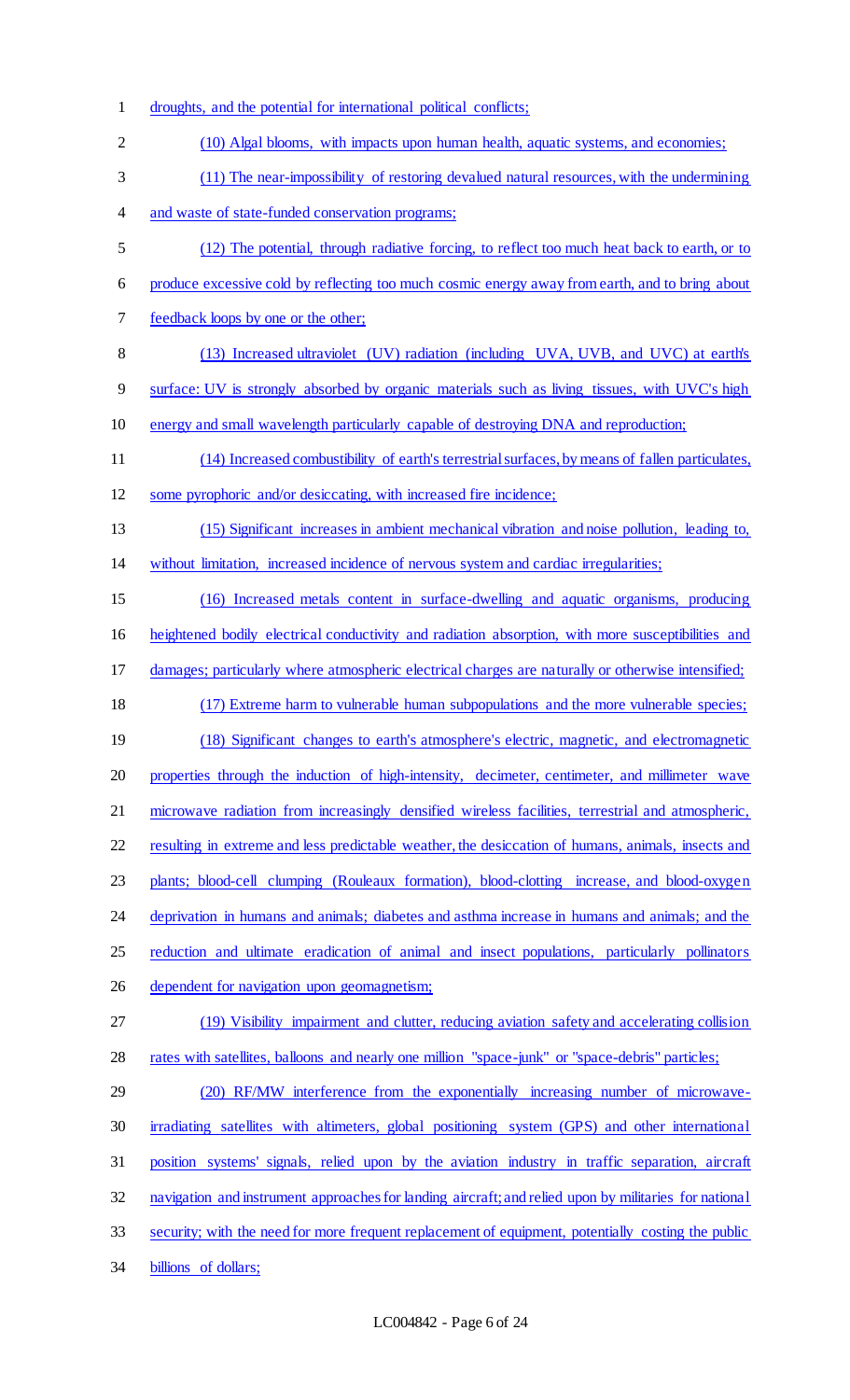(21) According to the *William & Mary Law Review*, the enabling of the Internet of Bodies (IoB), a "mesh" or grid through which every human and most animals would contain worn, ingested, inhaled, and injected chips or sensors of micro to pico size with transmitting antennas, 4 with every body functioning as an Internet node, toward complete warrantless surveillance and control, even by foreign entities, with constant biometric data collection and loss of autonomy under an over-arching artificial intelligence, in violation of the search and seizure laws set forth in the Fourth Amendment of the U.S. Constitution and Rhode Island Constitution's Declaration of 8 Certain Constitutional Rights and Principles, Article I, Section 6; (22) Vulnerability of communications signals including those for munitions from the potential for solar flare alteration or demolition of space-based solar power systems; (23) Electrical grid vulnerability to attack through the hackability of the so-called "smart" grid and its "smart" devices; and the overconsumption of energy from densified microwave antenna systems, as unsustainable; (24) The sparking of fires, in addition to harm to health and the environment, from the residential proximity of "smart" meters and their intense microwave radiation spikes; (25) Increasing incidence of dementia, learning impairments, cardiovascular and respiratory diseases, diabetes, autoimmune diseases, birth defects, infertility, cancers, and early death in humans, and increasing impairment, disease, debility and early death likewise in other 19 living beings; (26) Mass psychological and social changes by means of lithium and other psychoactive substances' releases; (27) The delay by decades of the ozone layer's potential recovery; (28) Through carbon capture and sequestration programs, allowing oil-industry polluters 24 to continue burning fossil fuels, rather than stopping pollution before it exits the smokestack; (29) The financial burden that airborne, reflective, metallic particulates such as chaff must 26 be repeatedly replenished by aircraft release, since their atmospheric time is limited; (30) Further financial burden, since, according to the Pacific Northwest National Laboratory, the amount of injected material is much less effective in polluted clouds, requiring the 29 injection of increasing amounts of chemical materials for cloud-brightening; (31) Economic losses to various sectors of society and to the state itself, resulting from, without limitation, human health damages, with productivity loss, increased and earlier health care needs, and heightened suffering for those injured and sensitized by prior hazardous exposures; contaminated soils and water supplies, loss of pollinators such as bees, butterflies and birds, de-creased crop yields, dead and dying forests, loss of habitats, decline of fisheries, rising pollution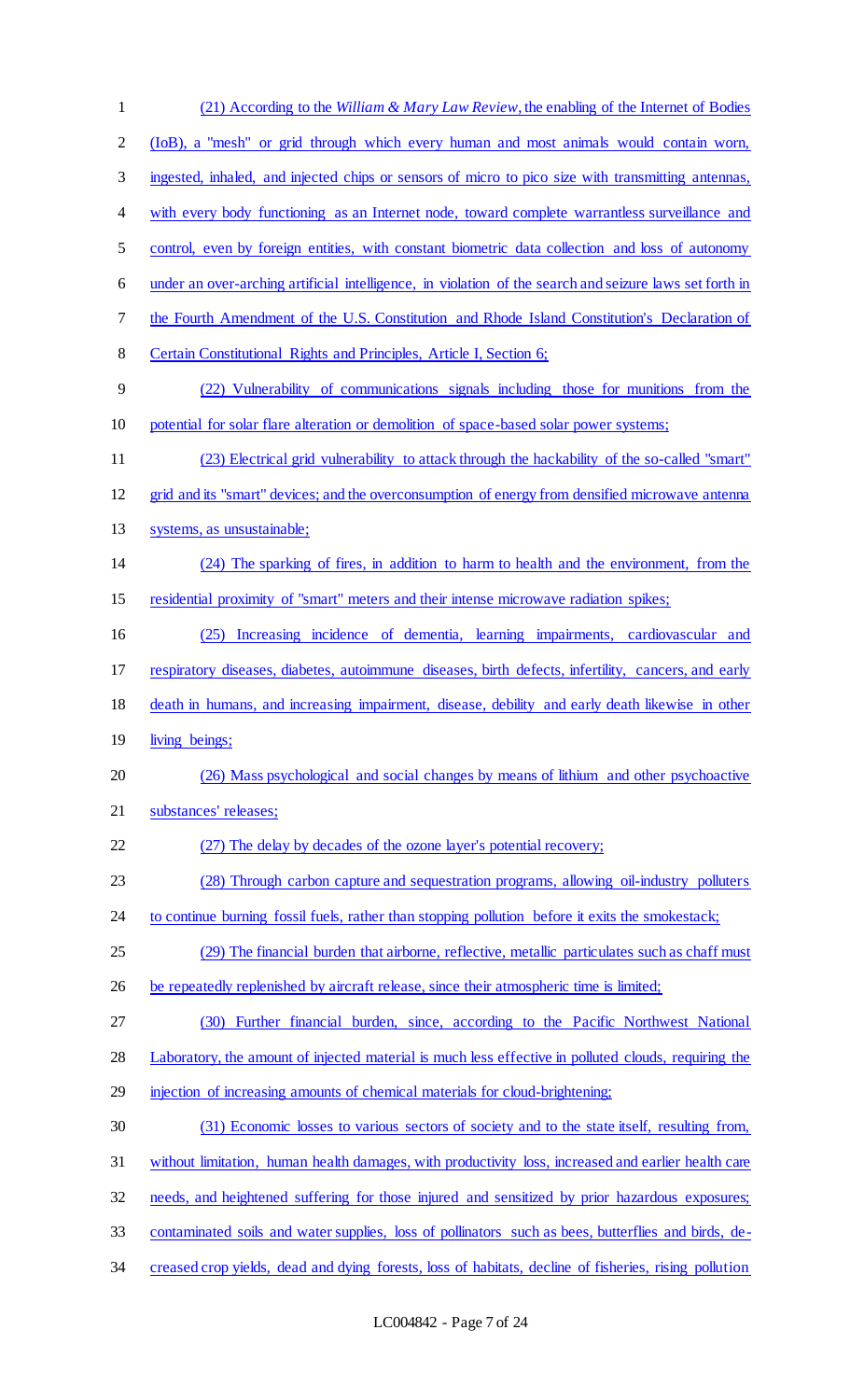cleanup costs, and less solar power production from lack of sunlight reaching earth's surface; and (32) The potential and ease for enemies, foreign and domestic, to cause harm intentionally.

(i) Necessity arising from federal stance:

 (A) By shirking duties to protect national and state security, safety, human and environmental health and property, the federal government has acted by various means to cause, and permit harm through hazardous emission activities known to and in some cases funded by or 7 through U.S. agencies, thereby establishing, through the Tenth Amendment of the U.S. Constitution, the authority and obligation of the states to override such destructive activities, acts and policies, correct the federal government, cancel plans for hazardous activities involving atmospheric contaminants such as, without limitation, those released in aerosol injection and by high-densification antennas, and lawfully void contracts and permits pertaining thereto.

 (B) Under the Ninth and Tenth Amendments of the U.S. Constitution and the Rhode Island Constitution, no state lawmaker can act so as to deprive constituents of their health, safety, environmental and agricultural health, their privacy, or their due, direct representation by their public officials. States' rights, including their authorities, are correctly exerted where federal restrictions have become oppressive or destructive; however, these rights can be used neither to shrink state authorities under attempts of self-preemption from federal and otherwise granted 18 authorities, nor to obstruct authorities by appointees who block or disassemble them. A state law 19 attempting to nullify a portion of its own state constitution would result in the lawmaking body's 20 own nullification. As an existential constitutional threat, such misuse of the Tenth Amendment does not authorize states to undermine the Ninth Amendment or any other federally granted rights and authorities. Nor can the Tenth Amendment be abused to nullify any state constitutional provisions such as the individual rights declared therein. Thus, no state or local government or 24 instrumentality thereof can lawfully act so as to self-preempt from its due protection of constituents, and any such attempt, per *Marbury vs. Madison, 5 US (2 Cranch) 137,174,176 (1803)* as at once self-nullifying and dissolving of that governmental body, shall be deemed void ab initio and expressly terminated. 28 (C) In view of these facts, the general assembly declares that atmospheric activities must 29 be strictly regulated by the state through a licensing process with full enforcement capability, through which an impact response conclusion (IRC) from the department of environmental

management (DEM), based on preliminary, detailed impact reports (IRs) from the state agencies,

state offices, departments, and programs included in § 23-23.8-5, as well as information gathered

- in public hearings including public comment, must guide decision-making, pursuant to this chapter.
- 
- **23-23.8-4. Definitions.**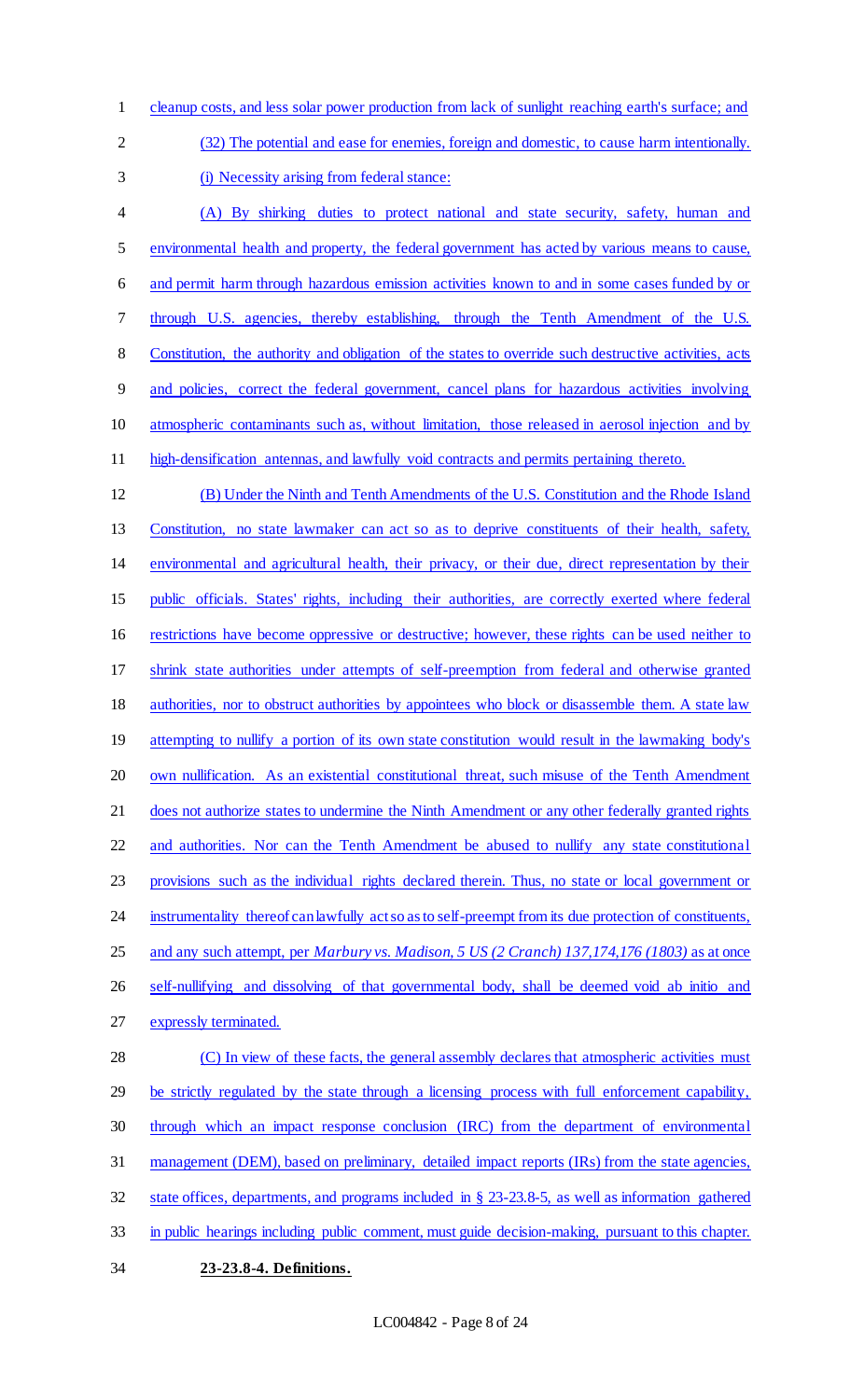As used in this chapter, the following words and phrases shall have the following meanings: (1) "Albedo" means the fraction of incident radiation, such as light and heat, reflected by a natural cloud or by materials injected into the atmosphere. (2) "Announcement" means the publication on the publicly accessible Internet website of the department of environmental management (DEM) a notification of the receipt of an application from an entity or individual seeking to conduct or engage in an atmospheric activity. (3) "Application" means a written request submitted by any entity or individual seeking to implement, conduct or engage in any form of atmospheric activity, such as cloud-seeding. (4) "Area" means a portion within the confines of the state or the state's territorial waters, including the atmosphere above the state. (5) "Atmospheric activity" means any human activity that occurs in the atmosphere and may have harmful consequences upon health, the environment and agriculture. (6) "Atmospheric contaminant" means any type of aerosol, chaff, biologic or transbiologic agent, genetically modified agent, metal, radioactive material, vapor, particulate down to or less than one nanometer in diameter, and any air pollutant regulated by the state, including without limitation those deemed "unnecessary" pursuant to the general laws, xenobiotic (foreign-to-life) electromagnetic radiation and fields, mechanical vibration and other physical agents, or any combination of such contaminants. (7) "Chaff" means aluminum-coated silica glass fibers typically dispersed in bundles containing five million (5,000,000) to one hundred million (100,000,000) inhalable fibers, which 21 fall to the ground in about one day. (8) "Conditions" means any limitations and safeguards to be placed on an applied-for 23 activity that is licensed by the director of the department of environmental management (DEM). 24 (9) "Department" or "DEM" means the state department of environmental management. (10) "Director" means the director of the state department of environmental management. 26 (11) "Entity" means any of the following: individual; trust; firm; joint stock company; corporation, including a quasi-governmental corporation; partnership; association; syndicate; municipality or state or municipal agency; program; fire district; club; nonprofit agency; commission; university or college in this state; department or agency of the state, the federal government, or any interstate or international governance or instrumentality thereof, including foreign, domestic and mercenary armed services; or region within the United States. (12) "Geoengineering" means the intentional manipulation of the environment, involving nuclear, biological, transbiological, chemical, electromagnetic and other physical-agent

contaminants that effect changes to earth's atmosphere or surface; and is inclusive of weather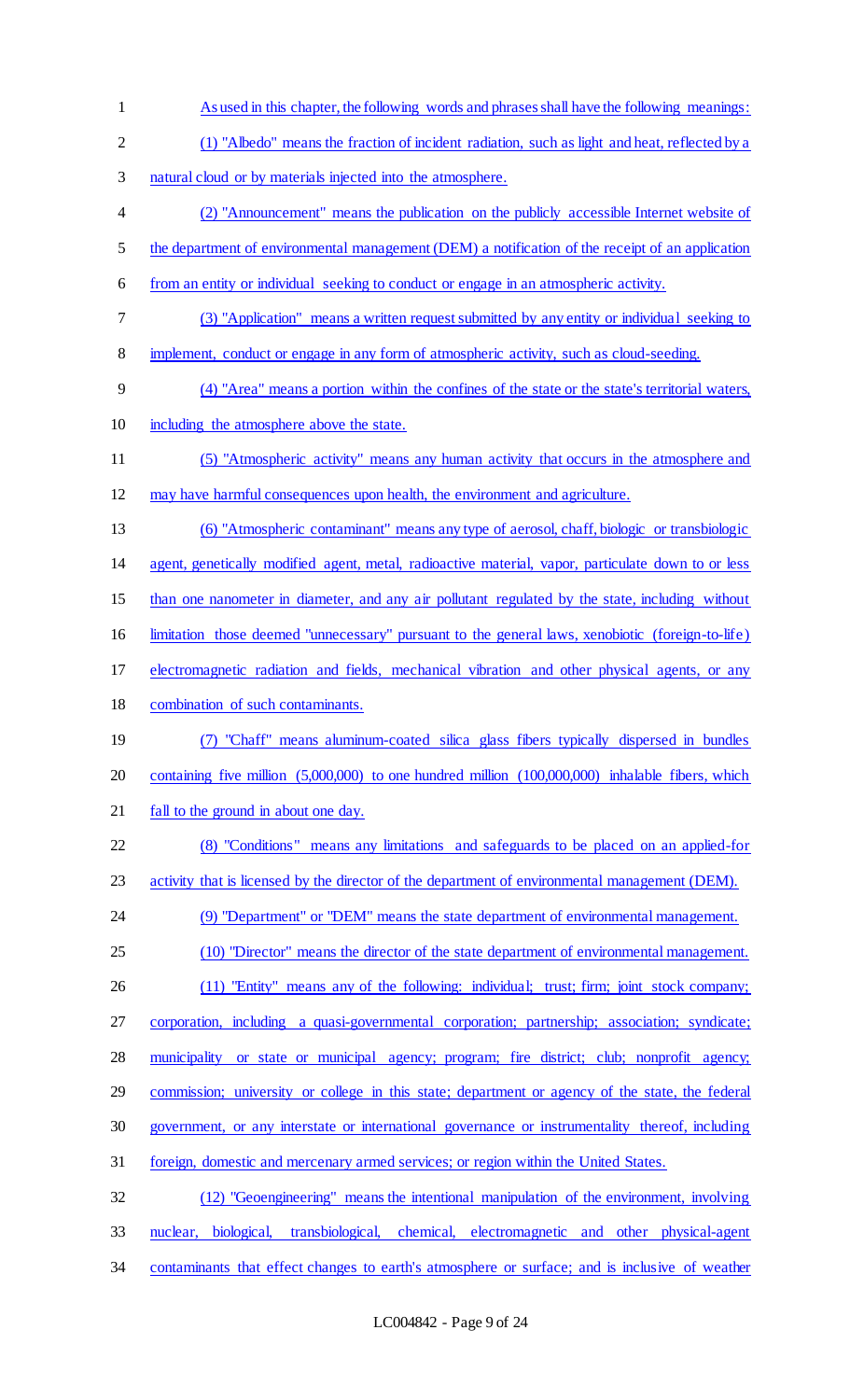1 modification.

| $\overline{2}$ | (13) "Hazard" means a substance or physical agent by its nature harmful to living                      |
|----------------|--------------------------------------------------------------------------------------------------------|
| 3              | organisms, generally, and to property or another interest of value.                                    |
| $\overline{4}$ | (14) "Impact report" or "IR" means the report developed and submitted to the department                |
| 5              | for publication, following the department's reception of an atmospheric activity application, by each  |
| 6              | appropriate agency, office, department or program in this state, as identified herein, without         |
| 7              | limitation, at § 23-23.8-5, assessing specific, actual and potential, short-term and long-term effects |
| $\,8\,$        | upon human and environmental health and safety, aviation safety, agriculture, biodiversity, coastal    |
| $\overline{9}$ | conservation, endangered species, energy consumption, fish and game, forestry, habitat, river and      |
| 10             | ocean purity, water resources, wildlife, and the state's security and economy.                         |
| 11             | (15) "Impact Report Conclusion" or "IRC" means the department's collective conclusions                 |
| 12             | in response to the information-gathering process, based on substantive information in both the         |
| 13             | impact reports (IRs) submitted by various state agencies and from members of the public.               |
| 14             | (16) "Individual" means any man, woman or child.                                                       |
| 15             | (17) "License" means a contract, pursuant to this chapter, issued by the director of the DEM           |
| 16             | to an applicant to engage in an atmospheric activity.                                                  |
| 17             | (18) "Long-term effects" means actual and potential consequences or impacts that may                   |
| 18             | manifest later than one year following the completion of an atmospheric activity.                      |
| 19             | (19) "Physical agent" means an agent other than a substance, including, without limitation,            |
| 20             | radiofrequency/microwave (RF/MW) and other electromagnetic radiation and fields, barometric            |
| 21             | pressure, temperature, gravity, kinetic weaponry, mechanical vibration and sound.                      |
| 22             | (20) "Post-activity report" or "PAR" means the report that must be submitted by the                    |
| 23             | licensee to the department of environmental management following the completion of a licensed          |
| 24             | activity.                                                                                              |
| 25             | (21) "Radiative forcing" means measures of heat energy coming from the sun and reflected               |
| 26             | back to space, versus measures of terrestrial heat energy, reflected back to earth's surface.          |
| 27             | (22) "Release" means any activity that results in the issuance of contaminants such as the             |
| 28             | emitting, transmitting, discharging or injecting of one or more nuclear, biological, transbiological,  |
| 29             | chemical, or physical agents into the ambient atmosphere; whether once, intermittently, or             |
| 30             | continuously.                                                                                          |
| 31             | (23) "Short-term effects" means actual and potential consequences or impacts that may                  |
| 32             | manifest within one year of the completion of an atmospheric activity.                                 |
| 33             | (24) "Stratosphere" means the region of the upper atmosphere extending upward from the                 |
| 34             | edge of the troposphere to about thirty (30) miles above the earth.                                    |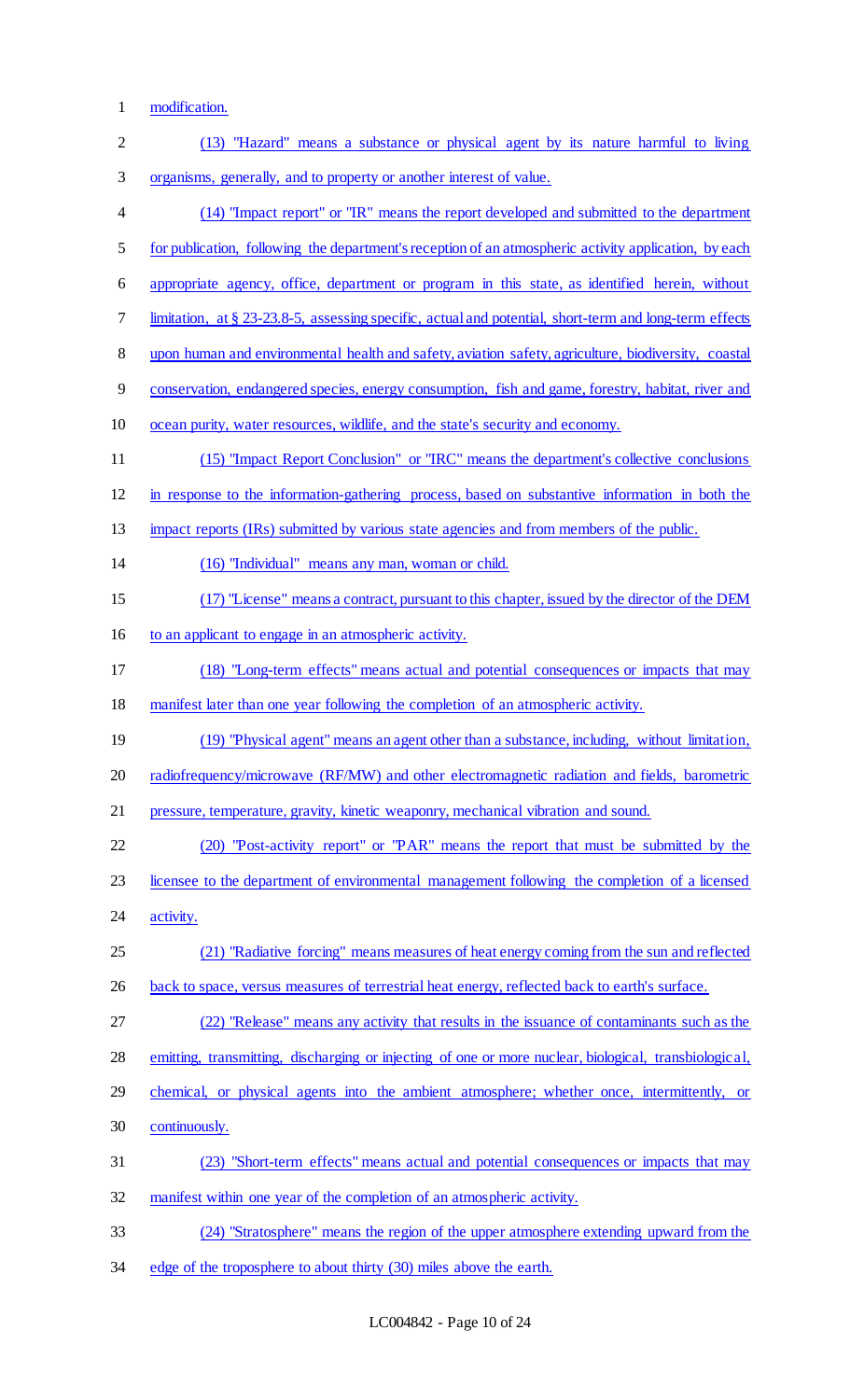(25) "Troposphere" means the region of the lowest layer of the atmosphere, six (6) to twelve (12) miles high in altitude, wherein temperature steadily drops with increasing altitude and nearly all cloud formations occur and weather conditions manifest. (26) "Weather modification" means changing, controlling, or interfering with; or attempting to change, control, or interfere with; the natural development of cloud forms, precipitation, barometric pressure, temperature, conductivity and/or other electromagnetic or sonic characteristics of the atmosphere. (27) "Website" means the department's publicly accessible Internet website. **23-23.8--5. Regulation by the state.** (a) This chapter, being necessary for the welfare of the state and its inhabitants and its officials' obligation to promote the safety of life and property, and due to the potential for significant harm, the following shall apply: (1) All state climate-related appointees must be, or have been, administered the state oath of office and must fulfill the obligations thereunder to protect the state and federal constitutions and Rhode Island constituents, requiring appointees' direct responsiveness to constituents and not to foreign or out-of-state entities; and (2) Any contemplated atmospheric activity in or above the State of Rhode Island requires 18 the submission of a written application to request a license to engage in a specific type of activity 19 to begin on a specified date during a period of time not to exceed five (5) days. (b) A license shall be issued pursuant to the following process: (1) The department shall carry out an extensive public evaluation of any atmospheric activity application, as specified herein. (2) Following the evaluation process, the director shall have the power to: 24 (i) Grant or deny a license; 25 (ii) Modify the conditions of a license; and 26 (iii) Revoke a license for cause. (3) The director shall issue publicly a decision to grant, deny, or conditionally grant, a license. (c) To obtain a license under this section, an applicant must have shown proof of environmental health and safety and that the applied-for activity will produce zero hazardous emissions, noting exemptions specified herein. If a license is granted, it is drafted as a contract only between the department and the licensee, and may be modified after an additional brief evaluation process, or revoked for cause. (d) The department shall refer potential violations as reported by state agencies or members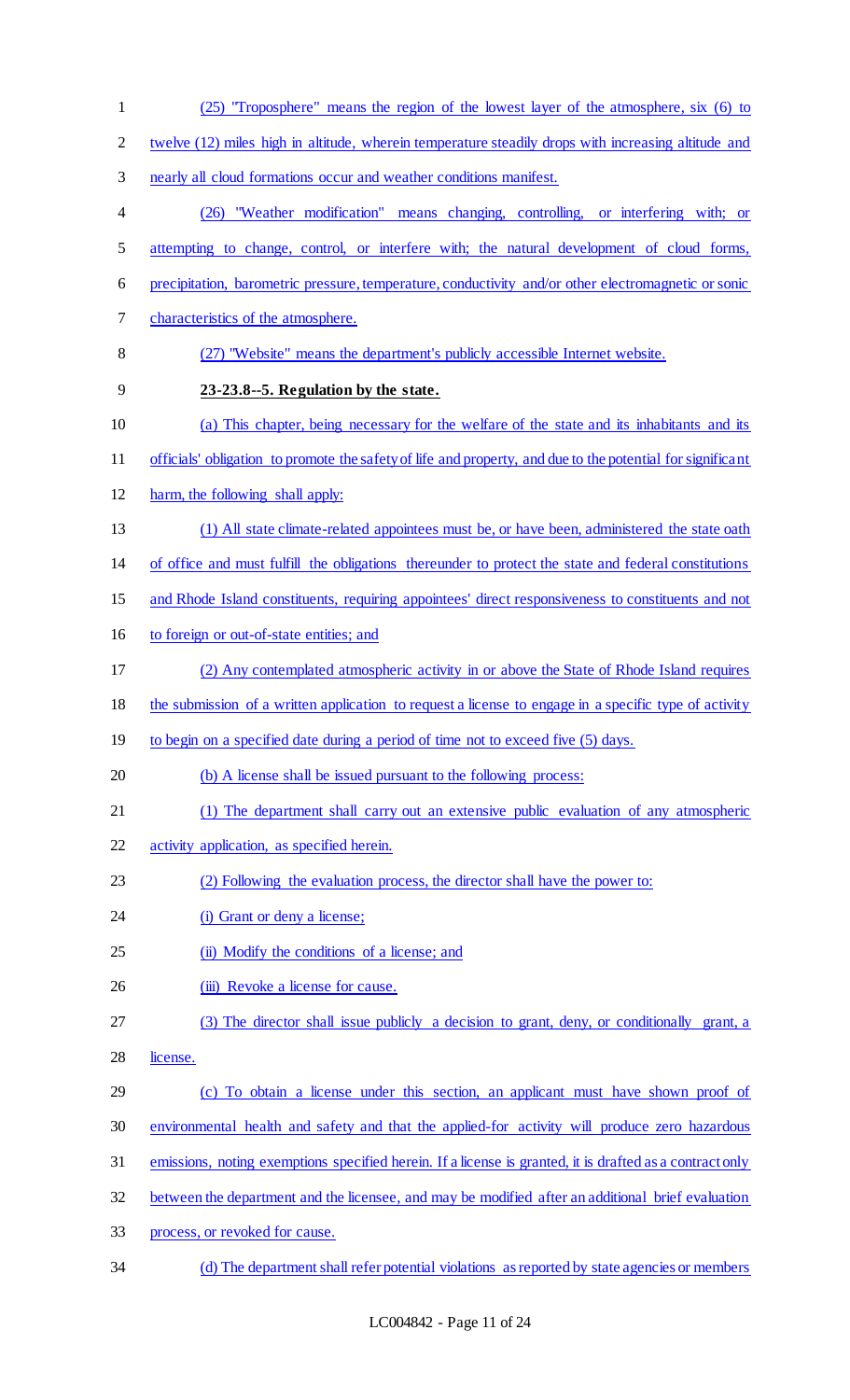of the public, to the DEM office of compliance and inspection (OC&I) office, as detailed herein. (e) There is hereby created a health-and-environment protection trust fund in the state treasury into which shall be deposited application fees and violation fines under this chapter. (f) The director shall allocate funds in the health and environment protection fund to counties in support of Rhode Island state residents' environmental and agricultural health. The funds shall not be used by employees of the department. (g) Monies from the trust fund shall be used, for example: (1) To promote healthy food resilience by supporting local, organic-permaculture, small- scale and home "victory gardens"; (2) To improve ground-water quality by educating the public about the disadvantages of 11 home and business use of <u>toxic maintenance and cosmetic substances;</u> (3) To reduce auto emissions by relaxing standards for residential-area small businesses, 13 allowing for more local shopping and alternative transport thereto; (4) To reduce energy consumption by requiring wired communications such as analog or other wired utility meters and fiber-optics to the premises (FTTP), by enacting a curfew of office lights, wifi and beam-forming radiation out after the hour of eleven o'clock (11:00) p.m. by requiring geothermal and passive solar in new construction, and by allowing and supporting off- grid self-sufficiency and solar direct-to-device. (5) To set up "free zones" where people and animals alike can reside and recreate, free from polluting chemicals, RF/MW radiation and other hazards; and (6) To produce accurate, comprehensive curricula about hazardous emissions and their 22 remedies, and to introduce these in university-level and grades kindergarten through twelve (K-12) study. 24 (h) Any municipality that fails to use its allocated money for productive environmental and 25 agricultural health projects may have its funds withheld in the subsequent year. 26 (i) The department is authorized to, and shall, promulgate regulations to implement this chapter, including, without limitation: (1) Placing submitted applications, evaluative materials, decisions, and licensing upon the website; (2) Soliciting and obtaining impact reports (IRs), holding hearings and providing a comment period, composing and revising the impact report conclusion (IRC), and evaluating an applicant's written application response (AR) and a licensee's post-activity report (PAR) in response to the evaluative processes detailed in this section; (3) Granting or denying licensing in response to applications submitted under this section,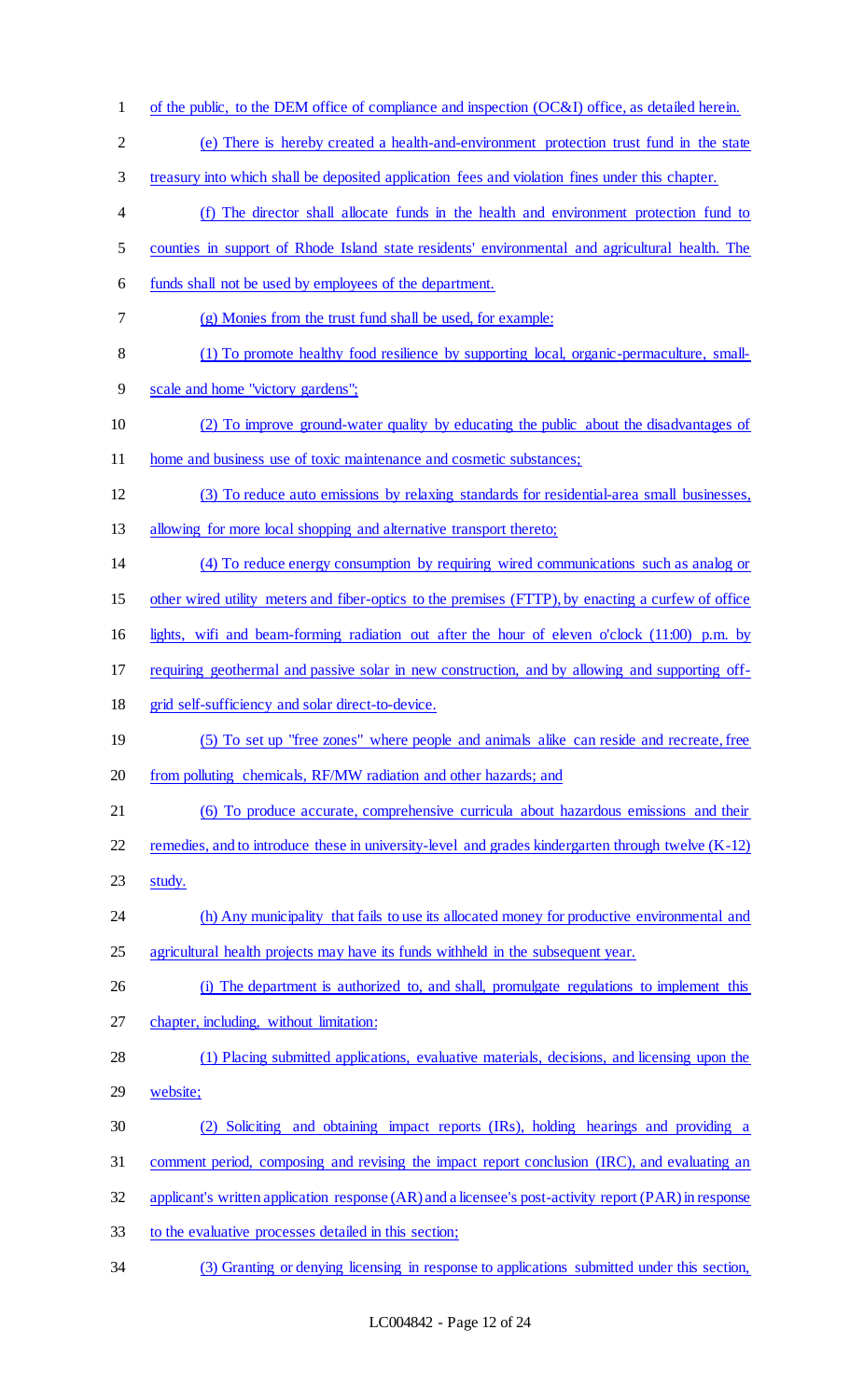- which applications shall be decided on a case-by-case basis;
- (4) Determining when violations have occurred and referring them to compliance authorities; and
- (5) Allocating to each municipality the funds in the health-and-environment protection
- fund.

## **23-23.8-6. License applications.**

- (a) The department shall promulgate a written application to conduct atmospheric activities
- 8 in Rhode Island. An entity seeking to implement, conduct or engage in any form of atmospheric
- activity within or above any area of the state shall submit to the director the application for a license,
- in both hardcopy and electronic forms, along with the proposed GPS and altitude locations for the
- activity, start and end dates encompassing less than or equal to five (5) days, and a fee of one
- thousand dollars (\$1,000).
- (b) The application process requires the following information as well as other information,
- as promulgated by the director:
- (1) A detailed description of the contemplated activity, including the purposes, scope,
- methods, materials, equipment, devices, physical agents and timing of activity of less than or equal
- to five (5) days;
- (2) The following:
- (i) Sources, sizes, amounts and concentrations of all materials and the precise chemical
- formulas of any substance or mixture to be used in the activity;
- 21 (ii) The resulting products during and following deployment of a substance or mixture
- 22 listed under subsection  $(b)(2)(i)$ .
- 23 (iii) The biological and/or transbiological materials used in the activity, along with any
- potential interactions of the materials and physical agents such as electromagnetism during and
- following deployment; and
- (iv) The source equipment, such as tanks, hoses, dispersal jets, and ionizers; and generating
- 27 equipment for various frequencies, modulation characteristics and rates, intensities and
- concentrations, directionalities, reflection and duration specifications of any type of
- 29 electromagnetism or other physical agent to be deployed or potentially released, intentionally or
- inadvertently, during the activity.
- (3) Proof of safety to life and property, including human and environmental health, during
- and following the activity, with substantiating evidentiary documents from independent sources.
- (4) The names, educational and professional backgrounds and qualifications of all
- 34 individuals to be involved in the activity, along with all prior employment and business ownerships.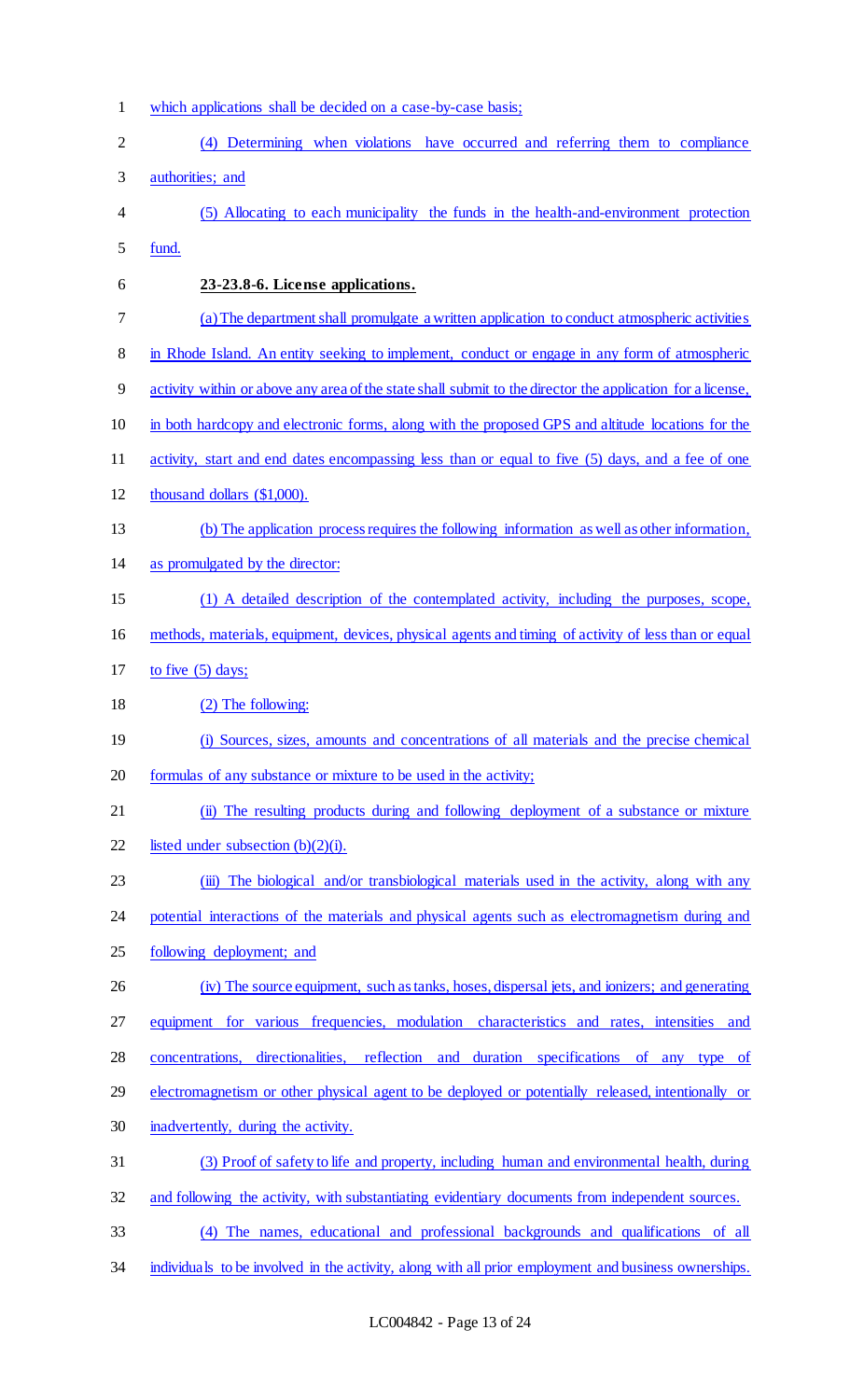| $\mathbf{1}$   | (5) A criminal background check of each participant in a potential atmospheric activity.              |
|----------------|-------------------------------------------------------------------------------------------------------|
| $\overline{2}$ | (6) The name and number of any aircraft or other vehicle or facility that may be used for             |
| 3              | the activity.                                                                                         |
| 4              | $(7)$ A one thousand dollar $(\$1,000)$ fee, or a five hundred dollar $(\$500)$ fee only for farmers  |
| 5              | who apply to carry out crop-dusting, to be paid into a public trust, which shall be set up by the     |
| 6              | director for the purpose of this act.                                                                 |
| 7              | (8) A signed hardcopy application and an electronic copy of the application.                          |
| 8              | (c) The director shall acknowledge receipt of the application to the applicant within one             |
| 9              | business day of receipt, and the same day shall place the application on the website, with signatures |
| 10             | redacted, and shall notify the following and others who may express interest in receiving notice:     |
| 11             | (1) Rhode Island department of health;                                                                |
| 12             | (2) Disability Rights Rhode Island (DRRI);                                                            |
| 13             | (3) Division of agriculture within the DEM;                                                           |
| 14             | (4) Office of air resources within the DEM;                                                           |
| 15             | (5) Office of water resources within the DEM;                                                         |
| 16             | (6) Rhode Island marine fisheries council within DEM;                                                 |
| 17             | (7) Division of fish and wildlife outdoor education within DEM;                                       |
| 18             | (8) Rhode Island parks & recreation within DEM;                                                       |
| 19             | (9) Rhode Island coastal resources management council;                                                |
| 20             | (10) Rhode Island water resources board;                                                              |
| 21             | (11) Rhode Island office of energy resources;                                                         |
| 22             | (12) University of Rhode Island coastal institute;                                                    |
| 23             | (13) Rhode Island state conservation committee;                                                       |
| 24             | (14) Rhode Island airport corporation;                                                                |
| 25             | (15) Clean Water Action - Rhode Island;                                                               |
| 26             | (16) Rhode Island fishermen's alliance;                                                               |
| 27             | (17) Rhode Island farm bureau;                                                                        |
| 28             | (18) Rhode Island dairy farms cooperative;                                                            |
| 29             | (19) Rhode Island Audubon society;                                                                    |
| 30             | (20) Rhode Island beekeepers association;                                                             |
| 31             | (21) Rhode Island wild plant society:                                                                 |
| 32             | (22) Land conservancy of North Kingstown; and                                                         |
| 33             | (23) Rhode Islanders for safe technology.                                                             |
| 34             | (d) The director is further authorized to, and should, subpoena witnesses, administer oaths,          |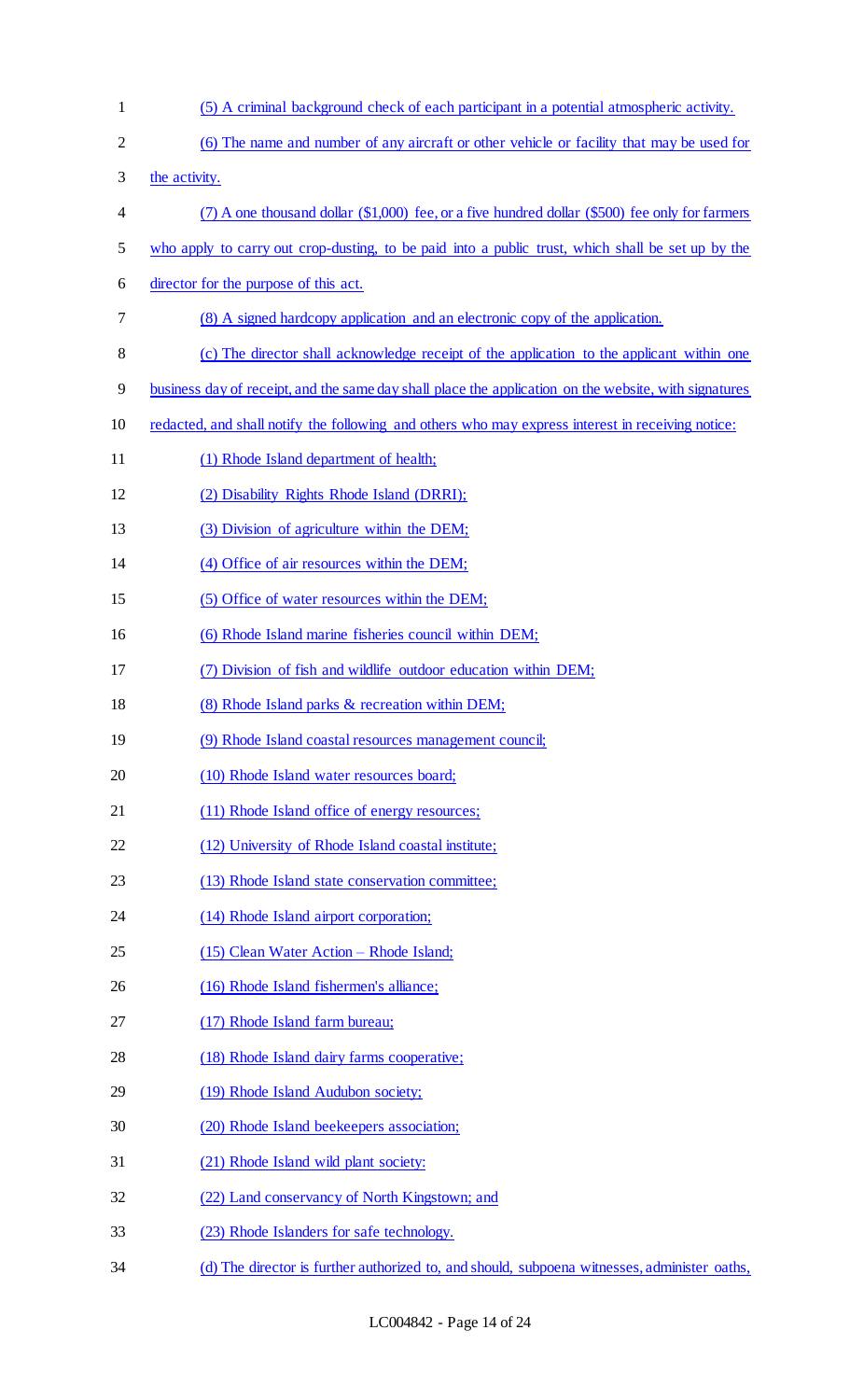| $\mathbf{1}$   | and compel the production of documents for the hearing process.                                         |
|----------------|---------------------------------------------------------------------------------------------------------|
| $\overline{2}$ | 23-23.8-7. Application evaluation.                                                                      |
| 3              | (a) An applied-for activity must first be evaluated by the department and the applicable                |
| 4              | agencies, offices, departments and programs in this state, which shall produce, under the instruction   |
| 5              | of the director, their respective impact reports (IRs) in their respective subject areas:               |
| 6              | (1) The planned methods of release, dispersal, or other deployment of substances or                     |
| 7              | physical agents into the environment including the atmosphere;                                          |
| 8              | (2) The potential impact in the reduction of or increase in sunlight reaching earth's surface;          |
| 9              | (3) The anticipated radiative forcing or heat, if any, reflected to earth's surface and to space;       |
| 10             | (4) The potential and actual, direct and indirect effects upon humans and other living                  |
| 11             | organisms, populations, ecosystems, agriculture, astronomy, aviation, property, and the state's         |
| 12             | security and economy;                                                                                   |
| 13             | (5) Transboundary effects;                                                                              |
| 14             | (6) The short- and long-term effects of each of the above; and                                          |
| 15             | (7) The start and end date conflicts, if any, within the state.                                         |
| 16             | (b) Each IR shall include a recommendation to allow, disallow, or to allow in a qualified               |
| 17             | way with conditions, the applied-for activity.                                                          |
| 18             | (c) Within three (3) weeks of application submission, or other standardized period as                   |
| 19             | promulgated by the director, the department shall publish on the website all IRs, citing all actual     |
| 20             | and potential impacts of the applied-for activity, both short-term and long-term, defined               |
| 21             | respectively as within and beyond one year from completion of the activity.                             |
| 22             | (d) The department shall at once publish on its website dates of two (2) public hearings                |
| 23             | with a comment period on the applied-for activity, noting in said publication the importance of         |
| 24             | potential contributors' provisions of substantive information $-$ of facts and laws $-$ with supportive |
| 25             | written evidence.                                                                                       |
| 26             | (e) The department shall seek public comment and testimony for any applied-for activity                 |
| 27             | for which an applicant has submitted an application under this section. Invited testimony shall         |
| 28             | include, without limitation, comments of the following individuals and their communities, as            |
| 29             | locatable through advocacy organizations and more:                                                      |
| 30             | (1) Individuals with disabilities and those with health conditions that may be affected by              |
| 31             | atmospheric contaminants;                                                                               |
| 32             | (2) Medical and public health science professionals;                                                    |
| 33             | (3) Other experts including, without limitation, health and environmental science,                      |

agriculture, astronomy, aviation, beekeeping, coastal integrity, conservation, disability, ecology,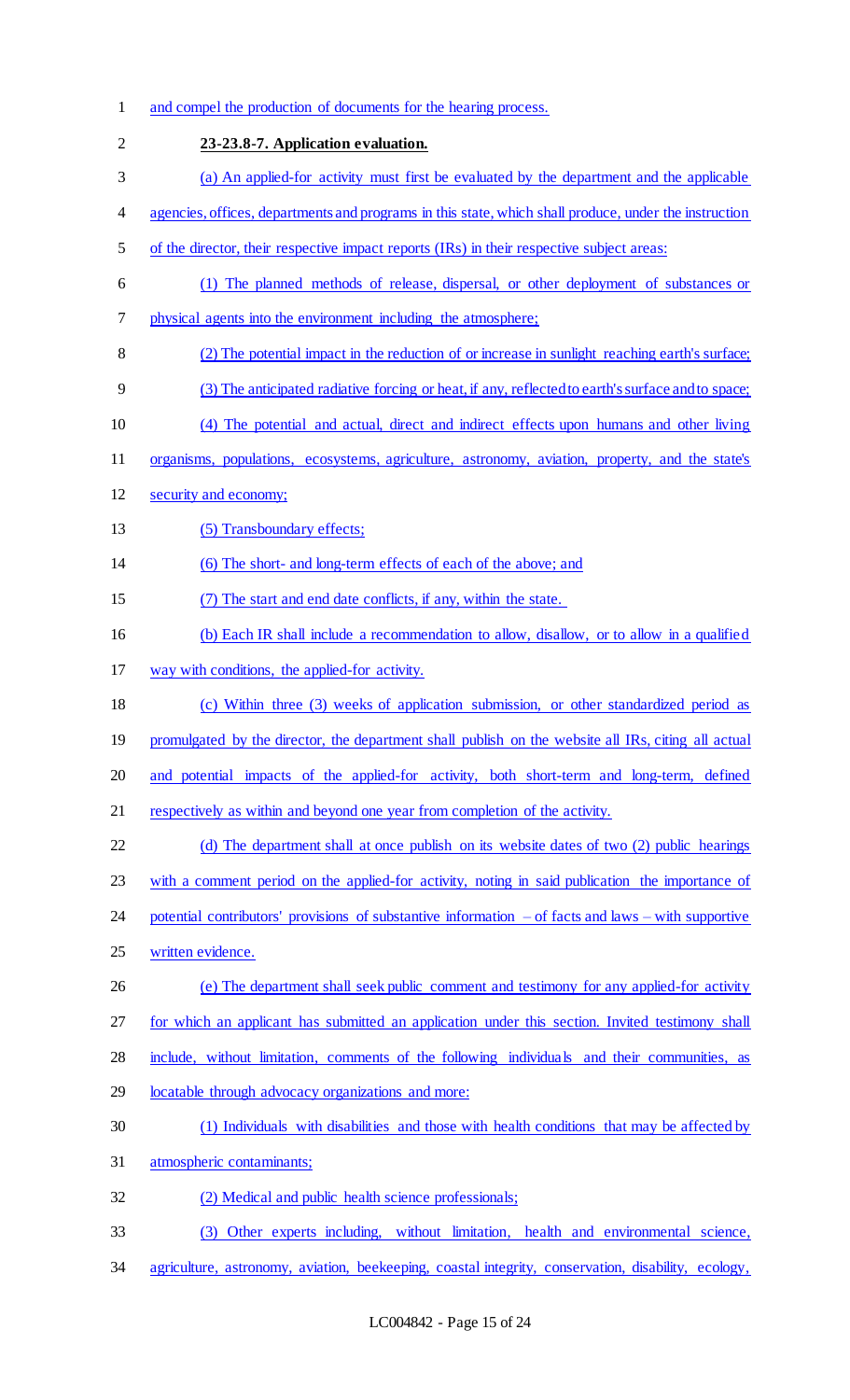- economy, fish and game, foraging, forestry, ornithology, permaculture, toxicology, wildlife; and water purity in lakes, rivers, wetlands and the ocean; (4) Legal experts in warrantless surveillance and privacy rights, rights to public safety and 4 freedom from imposed medical protocols, both intentional and effectively functioning as such; (5) Weaponry experts in nuclear, biological, chemical, electromagnetic, sonic, and others; and experts in security therefrom; and (6) Other interested individuals and organizations in Rhode Island that might ask the department to provide notice when receiving license applications. (f) The department shall hold two (2) hearings separated by a period of two (2) weeks and over a total comment period of five (5) weeks from the first hearing, or longer periods, as shall be promulgated by the director for the purpose of collecting further substantive information. (g) Following the close of the comment period, in response to the above hearings and received information, the department shall within three (3) weeks or a reasonable period to be promulgated by the director, draft its IRC summarizing the content collected in the above IRs and public processes, citing the collected safety, environmental health, agricultural, coastal, economic, security, and other impacts of the applied-for activity, tentatively recommending the granting or denying of the license, and publish the IRC on the website. (h) The director shall supplement the IRC by adding any new, pertinent information 19 received by the department, and shall correct any misinformation and make precise any vague statement in the draft IRC. (i) Within ten (10) days, the department shall complete the revision of the draft IRC and publish its final IRC with recommendation to grant, deny, or grant in a qualified way, the applied-23 for activity. (j) The applicant then shall have ten (10) days to respond to the final IRC, to substantiate 25 comprehensively any disagreement with the IRC, IR, and public comments and to prove health and 26 safety in a written application response (AR). Within one business day of receipt, the department shall publish the AR on its website. **23-23.8-8. Decision-making criteria -- Application of federal law.** (a) Within ten (10) days or a reasonable period to be promulgated by the director, the director shall announce on the website the final decision whether to grant, deny, or grant with stated conditions, the applied-for license. (b) The department shall weight in the IRC bodily security, health, and environmental and agricultural protection more heavily than economic interests.
- (c) The department shall include in the IRC prepared under this subsection the factual and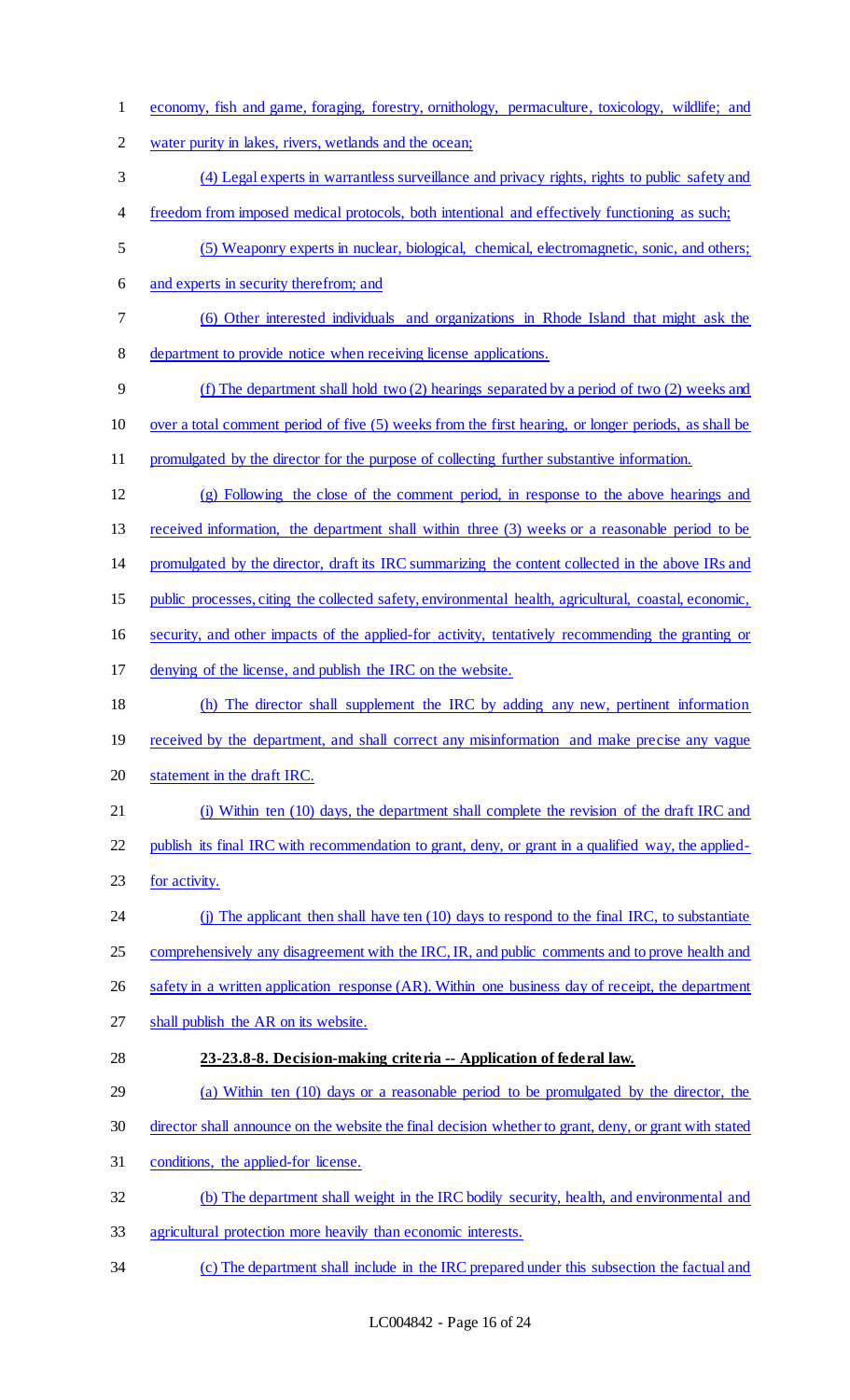| $\mathbf 1$    | legal information presented at any pertinent hearings held by the department, recognizing, without  |
|----------------|-----------------------------------------------------------------------------------------------------|
| $\overline{2}$ | limitation, the Ninth Amendment protection of individual rights to privacy and freedom from         |
| 3              | assault in one's home and body, as superseding both any federal impositions and Tenth Amendment     |
| 4              | states' rights.                                                                                     |
| 5              | (d) Since, under the <i>Universal Declaration of Human Rights</i> , adopted by the United           |
| 6              | Nations General Assembly to which the United States is a signatory, "Everyone has the right to      |
| 7              | life, liberty and security of person," (Article 3), those harmed or more likely to be harmed bodily |
| $8\phantom{1}$ | by way of atmospheric activities have a greater right than do stakeholders with monetary interests, |
| 9              | and this bodily right shall be weighted by the department more heavily than financial interest in   |
| 10             | licensing and appeals decisions.                                                                    |
| 11             | (e) Further, the federal Americans with Disabilities Act provides that persons with                 |
| 12             | disabilities be able to participate in society without being harmed.                                |
| 13             | (f) The federal Fair Housing Amendment Act allows persons with disabilities dwellings               |
| 14             | that are accessible, i.e., free of harm, including from exogenous circumstances such as potentially |
| 15             | hazardous activities.                                                                               |
| 16             | (g) COVID precedents have established that human health is to be prioritized above                  |
| 17             | financial interests.                                                                                |
| 18             | (h) Since atmospheric activities carried out even at extremely high altitudes may result in         |
| 19             | serious terrestrial consequences in communities and even within homes and bodies, persons with      |
| 20             | disabilities who are more susceptible to harm by way of prior injuries, exposures, impairments,     |
| 21             | illnesses, or other reasons, have weightier stakeholder status under this section.                  |
| 22             | 23-23.8-9. Application denial -- Criteria.                                                          |
| 23             | The department shall deny an application if either of the following is true:                        |
| 24             | (1) An applicable impact report (IR) substantively recommends that the applied-for activity         |
| 25             | be disallowed; or                                                                                   |
| 26             | (2) An applicant has not disproven the validity of evidence submitted under this chapter            |
| 27             | that the applied-for activity is harmful.                                                           |
| 28             | 23-23.8-10. Granting of license -- License agreement.                                               |
| 29             | (a) If licensing the activity, the director shall, within ten (10) days or a reasonable period      |
| 30             | to be promulgated, draft a license agreement.                                                       |
| 31             | (b) Upon granting a license under this chapter, the director shall first issue the applicant a      |
| 32             | draft agreement potentially to be executed, which shall include:                                    |
| 33             | (1) A detailed list of the department's conditions, limitations, and safeguards placed upon         |
| 34             | the activity;                                                                                       |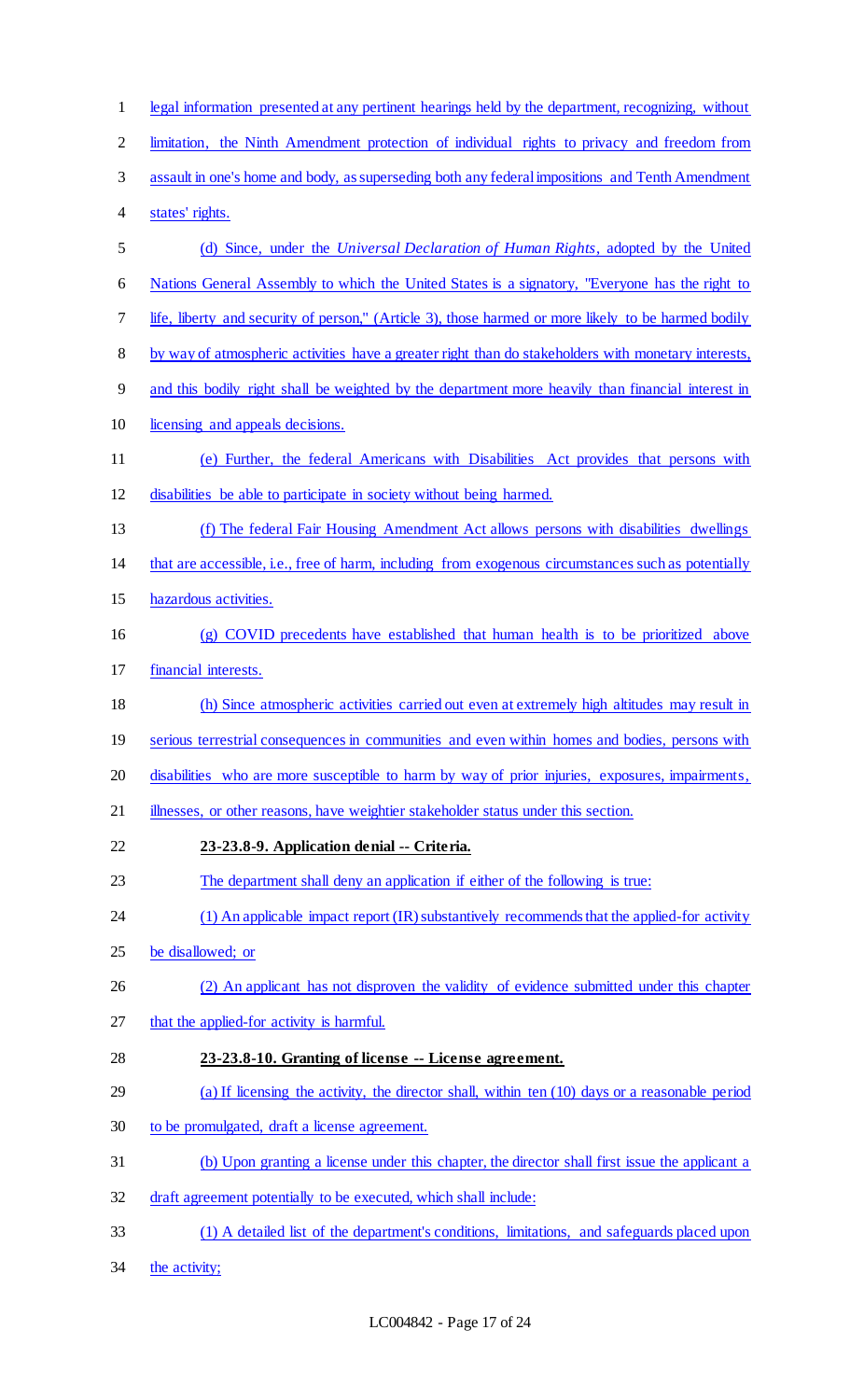(2) Steps to be taken to document each aspect of the activity by the hour and minute with GPS location and altitude, and to track observable effects of the activity in real time; and (3) Follow-up requirements for the detailed PAR to be submitted to the department by the licensee within thirty (30) days after completion of the activity. (c) Where a license is to be granted, the potential licensee must provide proof of insurance and bonding for the specific activity at least three (3) weeks prior to the activity start date, or else the license is void, in which case the director shall immediately provide notice to the applicant of void status, and place such notice on the website. **23-23.8-11. Application fee.** The director shall ensure that the applicant's fee is deposited within the health-and- environment protection fund. **23-23.8-12. Execution of agreement.** 13 (a) The applicant must provide: (1) A signed hardcopy and electronic copy of the agreement with the signatory's indication of all participants' understandings of the potential for adverse consequences if the terms and conditions are violated or not fulfilled; (2) An agreement to document the hour, minute, and GPS location or locations and altitude or altitudes of each aspect of the activity or activities; and 19 (3) An agreement to submit a PAR within thirty (30) days of completion of the activity, to ensure that each aspect of the activity was carried out as agreed. (b) The director shall execute the agreement and issue the license to the applicant pursuant to § 23-23.8-10, if the director finds the applicant's signature, bonding, insurance, and other requirements to be complete and accurate. (c) In the case of a denial pursuant to § 23-23.8-10, the director shall provide the applicant summary reasons for denial, as substantiated within the IRC. **23-23.8-13. License status -- Limitations.**  (a) A license is a contract between the department and the licensee only, and is also a public document from which signatures may be redacted prior to publication on the department's website. (b) A license must not be used for any activity other than that specified in the license. **23-23.8-14. Confirmation of atmospheric activity -- Public notice.** (a) A licensee must confirm in writing to the department at least two (2) weeks in advance of the start date of its intent to carry out the activity on the licensed start date pursuant to the terms of the license agreement. (b) Should the applicant wish to delay the start date of the applied-for activity, such request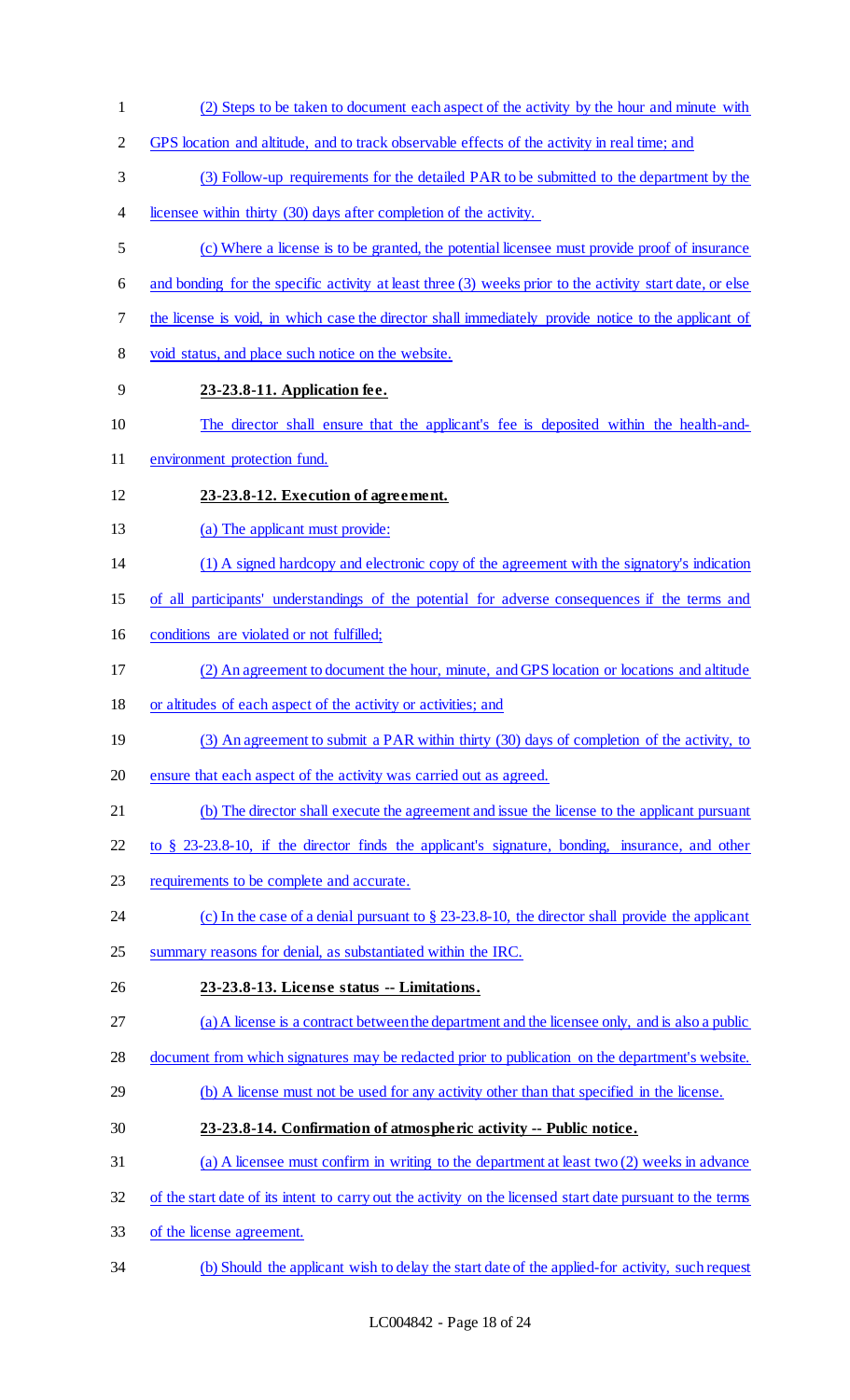- and reasons for proposed modification must be submitted to the department in a timely manner, 2 and shall be deliberated publicly during an additional ten (10) day period to ensure that the new, proposed date or dates do not conflict with state or other activities. (c) After the additional ten (10) day deliberation period set forth in subsection (b), the director shall issue a decision to modify or not modify the license's start date. (d) The department shall notify the public on its website of the activity's commencement seven (7) days in advance of the start date. **23-23.8-15. Live data collection -- Post-activity report.** (a) The department shall collect during and after an activity any and all reports from the public and other sources, along with its OC&I, as detailed in this chapter. (b) A detailed PAR with a signature and an electronic copy must be submitted to the department by a licensee within thirty (30) days after completion of the activity, including the steps 13 taken to ensure safety and track effects, the hour, minute, GPS location and altitude of each aspect of the activity, and any effects observed to-date. **23-23.8-16. Post-activity public hearing.** 16 Within forty (40) days of the completion of an activity licensed pursuant to this chapter, the director shall publish the PAR, any other collected public information and reports, and other reports on the website, and shall convene a public hearing to occur within sixty (60) days of the 19 completion of the activity to discuss the effects of the activity. **23-23.8-17. Appeals.** 21 An applicant aggrieved by a decision of the director pursuant to this chapter may seek judicial review of the decision pursuant to chapter 35 of title 42 (administrative procedure act). **23-23.8-18. Unlicensed activity.** 24 (a) The director shall immediately issue a cease-and-desist order upon the discovery of an 25 unlicensed atmospheric activity, where an agency, department, office, program, or member of the 26 public produces evidence to the department that the activity may be harmful or involves a hazardous emission; and (b) The cease-and-desist order under subsection (a) of this section shall have the weight of a court order and any violation shall be punished under law. **23-23.8-19. Departmental notice to cease federal or internationally-approved programs.** (a) Where an activity that the department has deemed hazardous has been approved, explicitly or implicitly, by the federal government, the department shall issue a notice to the
- appropriate federal authority and/or the Federal Aviation Administration (FAA) that the hazardous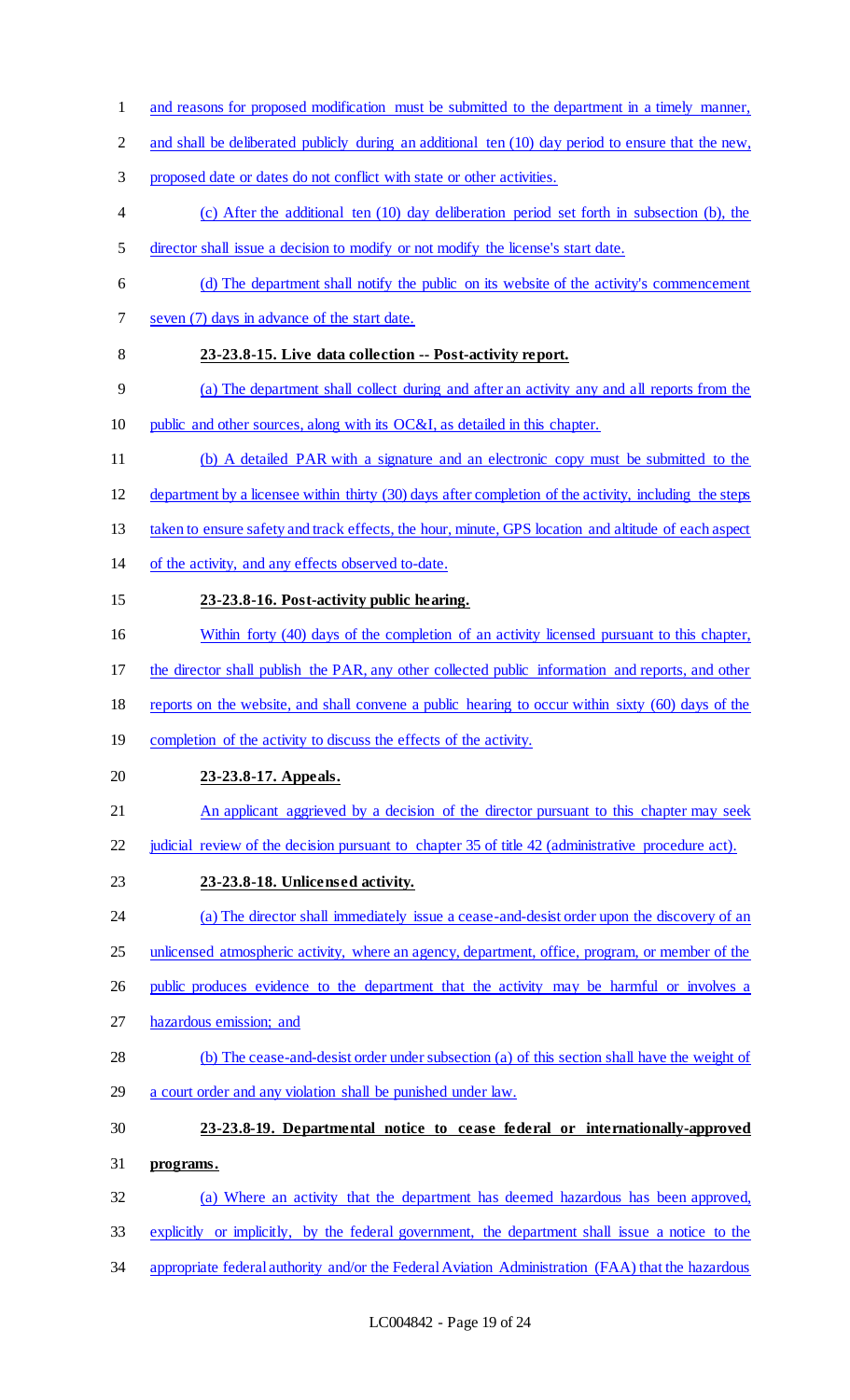- activity cannot lawfully be carried out within or over the State of Rhode Island, pursuant to the Tenth Amendment of the United States Constitution. (b) A foreign state or international body that funds in-part or in-whole or engages in an 4 activity deemed hazardous by the department shall be prohibited in perpetuity from both engaging in and applying to engage in atmospheric activities in or above the State of Rhode Island. The department is authorized to provide notice to such foreign state or international body that the hazardous activity cannot lawfully be carried out within or over the State of Rhode Island. **23-23.8-20. Penalties and Enforcement.** An unlicensed entity or individual that engages in an activity requiring a license under this chapter or who fails to comply with the decision of the director, or any entity or person who uses 11 an unmarked or unidentified aircraft or other vehicle or facility to carry out an atmospheric activity: (1) Has committed a felony and shall pay a fine of not less than five hundred thousand 13 dollars (\$500,000) or be imprisoned for not less than two (2) years, or both; (2) Shall be guilty of a separate offense for each day during which violative activity has been conducted, repeated, or continued; and (3) Shall also be deemed in violation and subject to further penalties under § 23-23-14. **23-23.8-21. Public participation -- Reporting.**  (a) The department shall post advertisements in newspapers of general circulation and on 19 the website to encourage the public to monitor, measure, document and report present, potential and past incidents that may constitute harmful atmospheric activity. (b) An individual who presents evidence of potentially harmful atmospheric activity under subsection (a) of this section shall email or otherwise write and send any of the following to the 23 director or to any state police office or public official: (1) Evidentiary photographs, each separately titled as an electronic or hardcopy document, 25 with the respective location from which, and, if the content is from other than a measuring device, 26 the direction in which, the photo was taken, with its time and date; (2) Collected samples with photography, videography, audiography, lab tests, microscopy, spectrometry, metering, and other forms of evidence shall similarly be submitted in writing to the 29 director or to any state office, or any state public official; and (3) Videography of activity involving hazardous emissions. (c) A public official who has received information under subsection (a) of this section and has reason to suspect violative activity based on evidence presented by an agency or individual under subsection (b) of this section must, directly or through a designee, report in writing within
- 34 hours, all documentary and supportive evidence to the DEM OC&I for enforcement.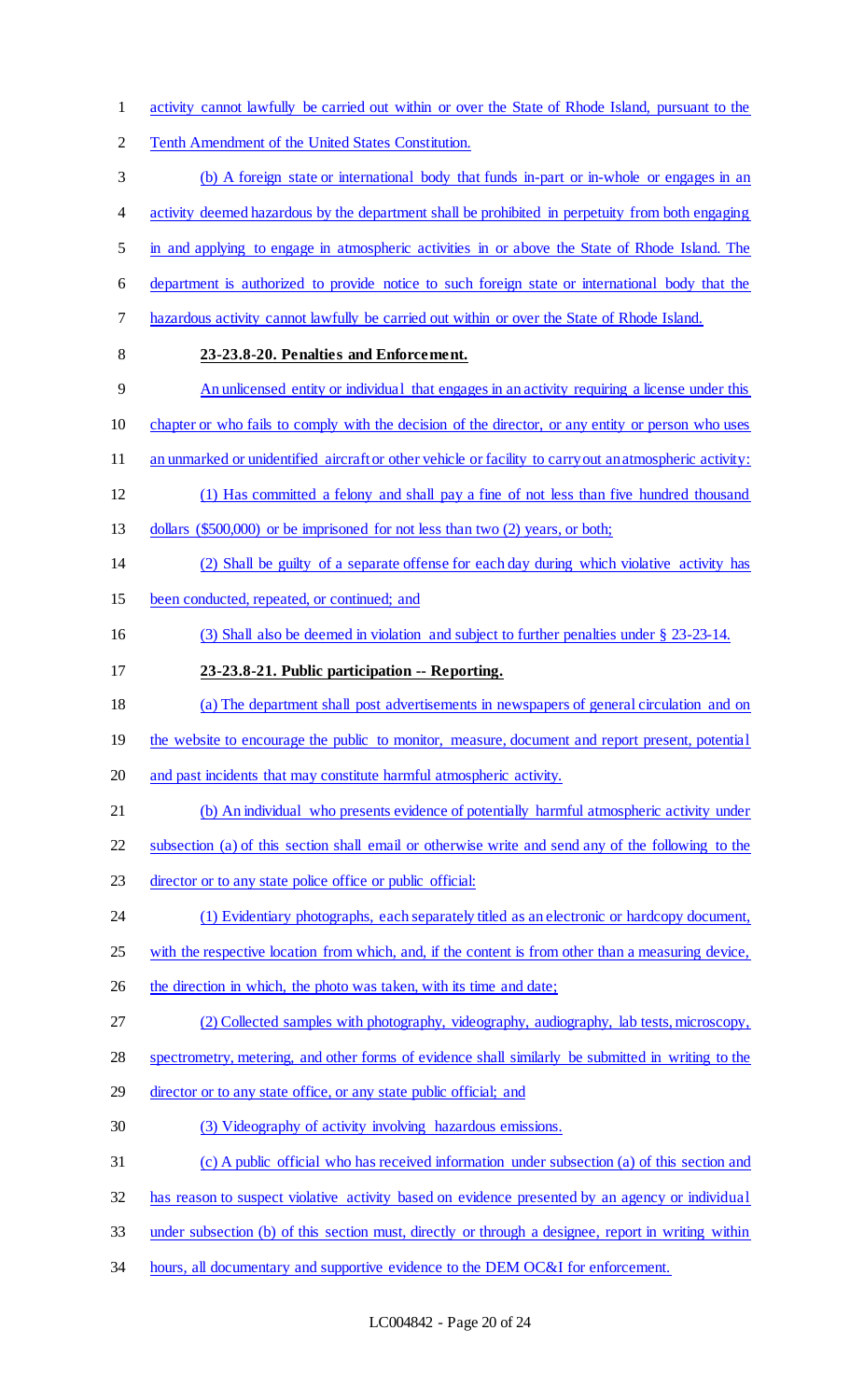| $\mathbf{1}$   | (d) A report to any state official of apparently harmful nuclear, biological, transbiological         |
|----------------|-------------------------------------------------------------------------------------------------------|
| $\overline{2}$ | and/or chemical ("NBC") emissions shall trigger investigation of the source and contents of said      |
| $\mathfrak{Z}$ | emissions, potentially through FAA, without limitation. Spectrometry of air and rainwater and other   |
| 4              | testing may be used to determine specific contents of emissions. Where the emissions are harmful      |
| 5              | to humans or the environment, per primary scientific study, enforcement shall ensue pursuant to $\S$  |
| 6              | 23-23.8-19.                                                                                           |
| 7              | (e) A report to any state official of excessive electromagnetic radiation or fields in any part       |
| $8\,$          | of the spectrum, including without limitation microwave or maser, infrared, light or laser, and       |
| 9              | ionizing radiation, or report of intense mechanical vibration, noise, or other physical agent, with   |
| 10             | evidence, including possible photographs, videography, audio recordings, measurements of the          |
| 11             | agents, or other detection, shall trigger immediately for attention within two (2) hours OC&I         |
| 12             | emergency measurements of peaks and averages over time with the appropriate, calibrated meters        |
| 13             | and forensic, detection devices both at and near the reported location. Where professional metering   |
| 14             | and monitoring equipment is needed but not owned by the state, OC&I personnel shall partner with      |
| 15             | academic institutions for investigative activity, so as to provide evidentiary findings that would    |
| 16             | qualify under the U.S. Supreme Court Daubert Rule (Daubert v. Merrell Dow Pharmaceuticals             |
| 17             | Inc., 509 U.S. 579).                                                                                  |
|                |                                                                                                       |
| 18             | 23-23.8-22. Investigatory findings -- Responses.                                                      |
| 19             | A finding of:                                                                                         |
| 20             | (1) Any NBCs that are either xenobiotic and should not exist in the natural environment,              |
| 21             | or that are found at xenobiotic levels or levels beyond the legal limits of the state or federal      |
| 22             | government, shall trigger enforcement as follows, over all federal, state and corporate entities:     |
| 23             | (i) OC&I's immediate communication of the requirement of the owner and operator of each               |
| 24             | facility or infrastructure deploying or releasing the specific agents, to produce records of all data |
| 25             | collection on emissions of the extant operations of any site at or near where xenobiotic agents or    |
| 26             | excessive levels are or have been detected, and convey said records to the department;                |
| 27             | (ii) OC&I's order to cease operations of the facilities or infrastructures other than those           |
| 28             | operations needed for police, fire, emergency services, and aviation safety; and                      |
| 29             | $OC&I's$ evaluation within twenty-four (24) hours of the owner's or operator's<br>(iii)               |
| 30             | performance in causing the cessation of all operations except those activities exempted under         |
| 31             | subsection (ii) of this section.                                                                      |
| 32             | (2) Radiofrequency/microwave (RF/MW) radiation, including maser, of signal strength                   |
| 33             | metered at and near the reported, publicly-accessible location in excess of -80 dBm (decibel-         |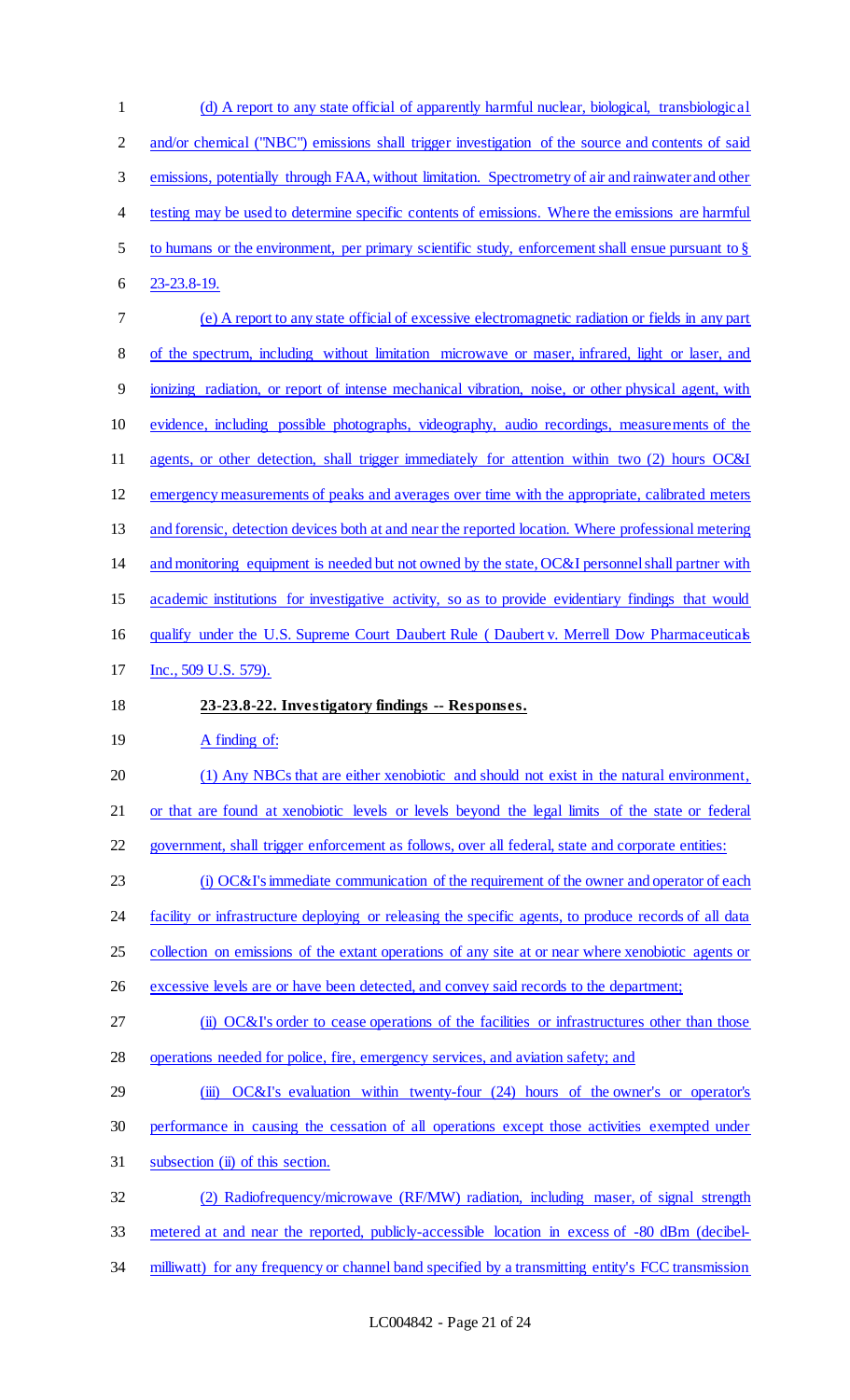1 license, which entity must comply with all of the following:

| $\overline{2}$ | (i) The Federal 1934 Communications Act (CA) requirement at 47 U.S.C. § 324 ch.652,                       |
|----------------|-----------------------------------------------------------------------------------------------------------|
| 3              | Title III, 48 Stat. 109 of "minimal amount of power necessary to carry out the communication";            |
| $\overline{4}$ | The primary purpose of CA at 47 U.S.C. § 151, as reaffirmed in the 1996<br>$\ddot{\mathbf{u}}$            |
| 5              | Telecommunications Act (TCA) purpose at U.S.C. § 332 (a)(1) Mobile Services: to "promote the              |
| 6              | safety of life and property";                                                                             |
| 7              | TCA requirements, including the circumscribed preemptions at 47 U.S.C. § 332<br>(iii)                     |
| $8\,$          | $(c)(7)(A)$ and $(c)(7)(B)(iv)$ omitting the "health effects" and "operations" of wireless facilities, so |
| $\overline{9}$ | as to avert any preemption thereof, and preserving state and local officials' authorities to promote      |
| 10             | health, safety, life and property; while acknowledging the actuality of "the environmental effects"       |
| 11             | of the radiation; stating positively, "Except as provided in this paragraph, nothing in this chapter      |
| 12             | shall limit or affect the authority of a state or local government or instrumentality thereof over        |
| 13             | decisions regarding the placement, construction, and modification of personal wireless service            |
| 14             | facilities";                                                                                              |
| 15             | (iv) TCA's preemption bounds, which apply solely to mobile phone calls made outdoors                      |
| 16             | and not to Internet data or any other wireless communication, rendering all other communications          |
| 17             | outside the bounds of said preemption;                                                                    |
| 18             | (v) TCA's Conference Report at H. R. Rep. No. $104-204$ , pt. 1, p. 94 (1995), leaving                    |
| 19             | regulation of the operations of wireless facilities within state and local authorities and specifically   |
| 20             | citing "safety" as regulatory criterion, while warning that any further attempted preemptions             |
| 21             | "should be terminated";                                                                                   |
| 22             | (vi) The U.S. Treasury's 2021 recommendation of Internet data speed of 100 Mbps, both                     |
| 23             | upload and download, as standard, so that people can efficiently work and study at home; which            |
| 24             | data speed is not achievable through wireless facilities without exceeding the CA's requirement of        |
| 25             | minimum power to carry out the communication, but which speed is easily achievable through                |
| 26             | fiber-optics to the premises (FTTP);                                                                      |
| 27             | (vii) The consistent decisions of the federal D.C. Circuit Court of Appeals in 2019 and                   |
| 28             | declaring the FCC's rulemaking "arbitrary and capricious" and without "reasoned<br>2021                   |
| 29             | explanation" in connection with its further deregulated deployments of wireless facilities, and           |
| 30             | particularly to its exposure guideline as non-protective of health and environment, with no               |
| 31             | guideline now extant for ongoing and new transmission frequencies $>6$ GHz; and                           |
| 32             | The federal Public Health Service Act Amendment of 1968 states at § 354: "The<br>(viii)                   |
| 33             | Congress hereby declares that the public health and safety must be protected from the dangers of          |
| 34             | electronic product radiation;" thus, the federal stance is clear, with health effects recognized and      |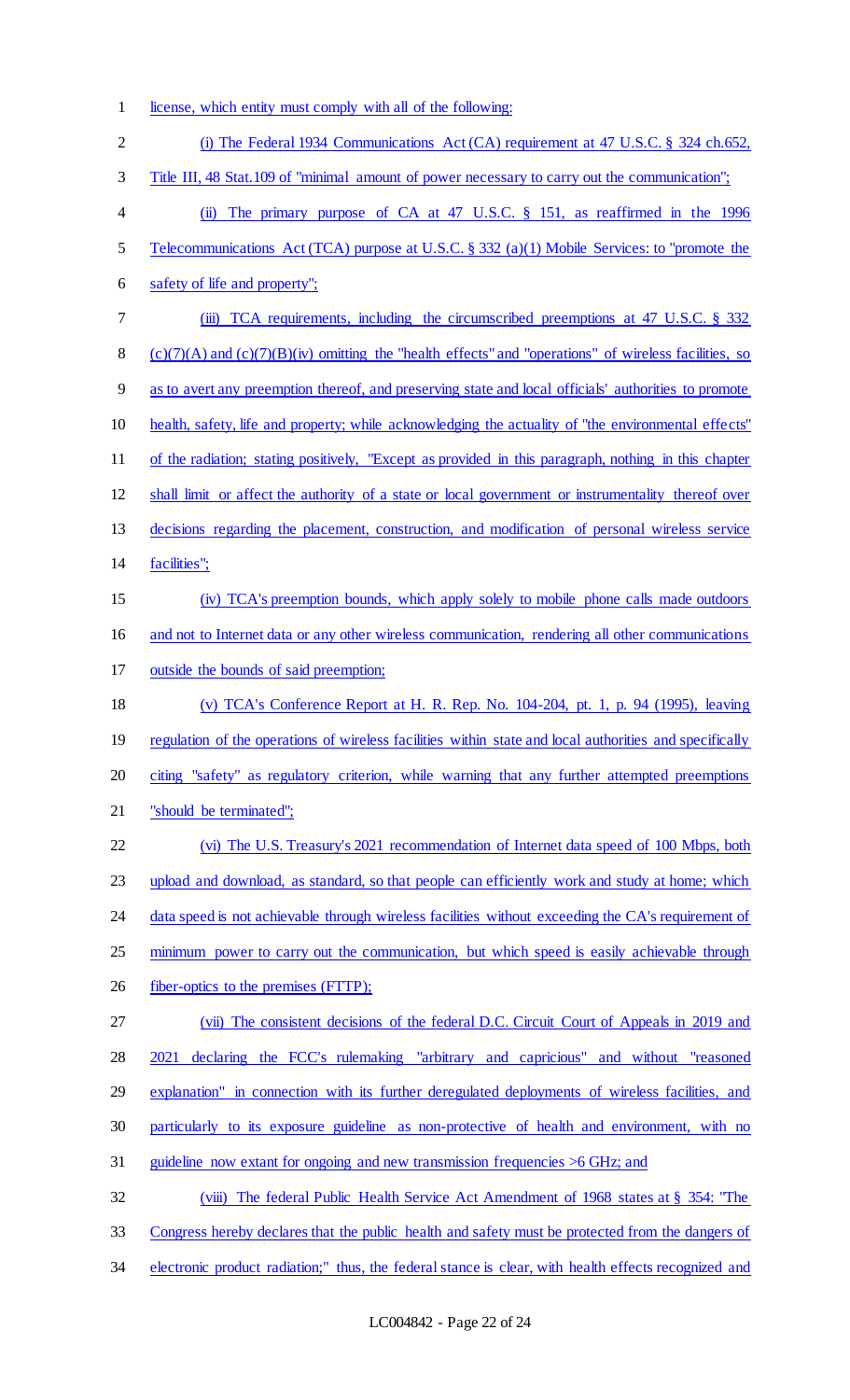state authorities established and ongoing; or (3) Extreme-low-frequency alternating current (AC) electric fields in excess of 1 volt per 3 meter  $(V/m)$ ; or (4) Magnetic fields in excess of 1 milliGauss (mG); or (5) Transients in the electrical wiring, also called "dirty electricity", which must be filtered for safety; or (6) Ionizing radiation in excess of 0.02 milliSievert per hour (mSv/h); (7) Laser, Li-fi, strobe, or other light with harmful effects; or (8) Any vibration, noise, saser, sonic weapon, or other physical agent exceeding other official limits, guidelines or standards, such as eCode360, shall trigger: (i) OC&I's immediate communication of the requirement of the owner or operator of each tower, antenna, other facility or infrastructure deploying excessively energy-demanding and/or public-exposing transmissions, or other source of energy or vibration at or near the reported location, to produce records of all data collection on the extant operators at one or more sites near where excessive xenobiotic electromagnetism and fields, mechanical vibration, or other physical agents are or have been detected, and to convey said records to the department with twenty-four (24) hours; (ii) OC&I's immediate communication of the requirement of the owner of the facility, or 19 utility or other service equipment at or near the reported location to provide within one business 20 day all data collection records up to that date and time of electrical usage at or near the reported 21 location. 22 (iii) OC&I's order to cease operations of all antennas on, and other deployments of energy or vibration emitted from, the measured structure or facility, other than the operations needed for 24 police, fire, emergency services, and aviation safety; and (iv) OC&I's evaluation within twenty-four (24) hours of the owner's or operator's performance in causing the cessation of all operations except those activities exempted under subsection (3). (v) OC&I's referral of potential criminal activity to the judiciary for prosecution. **23-23.8--23. Administrative rules.** The director may promulgate rules if necessary to implement the provisions of this chapter. SECTION 2. This act shall take effect upon passage.

======== LC004842 ========